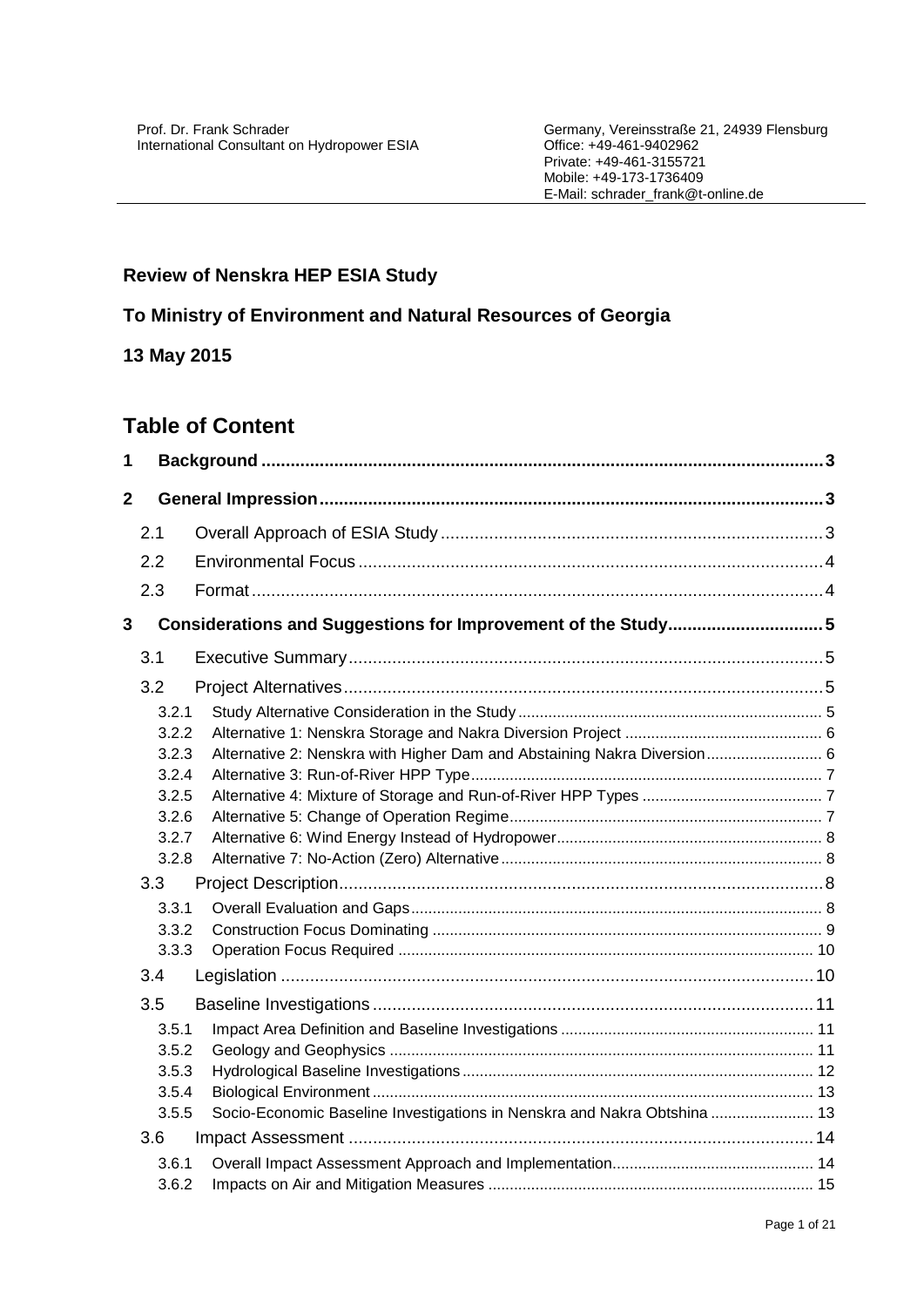|   | 3.6.3  |                                                                        |  |
|---|--------|------------------------------------------------------------------------|--|
|   | 3.6.4  |                                                                        |  |
|   | 3.6.5  | Impacts on Surface Geology and Morphology and Mitigation Measures 16   |  |
|   | 3.6.6  |                                                                        |  |
|   | 3.6.7  |                                                                        |  |
|   | 3.6.8  |                                                                        |  |
|   | 3.6.9  | Impacts on Global and Regional Climate including Cumulative Impacts 19 |  |
|   | 3.6.10 |                                                                        |  |
| 4 |        |                                                                        |  |
|   |        |                                                                        |  |
| 5 |        |                                                                        |  |
|   | 5.1    |                                                                        |  |
|   | 5.2    |                                                                        |  |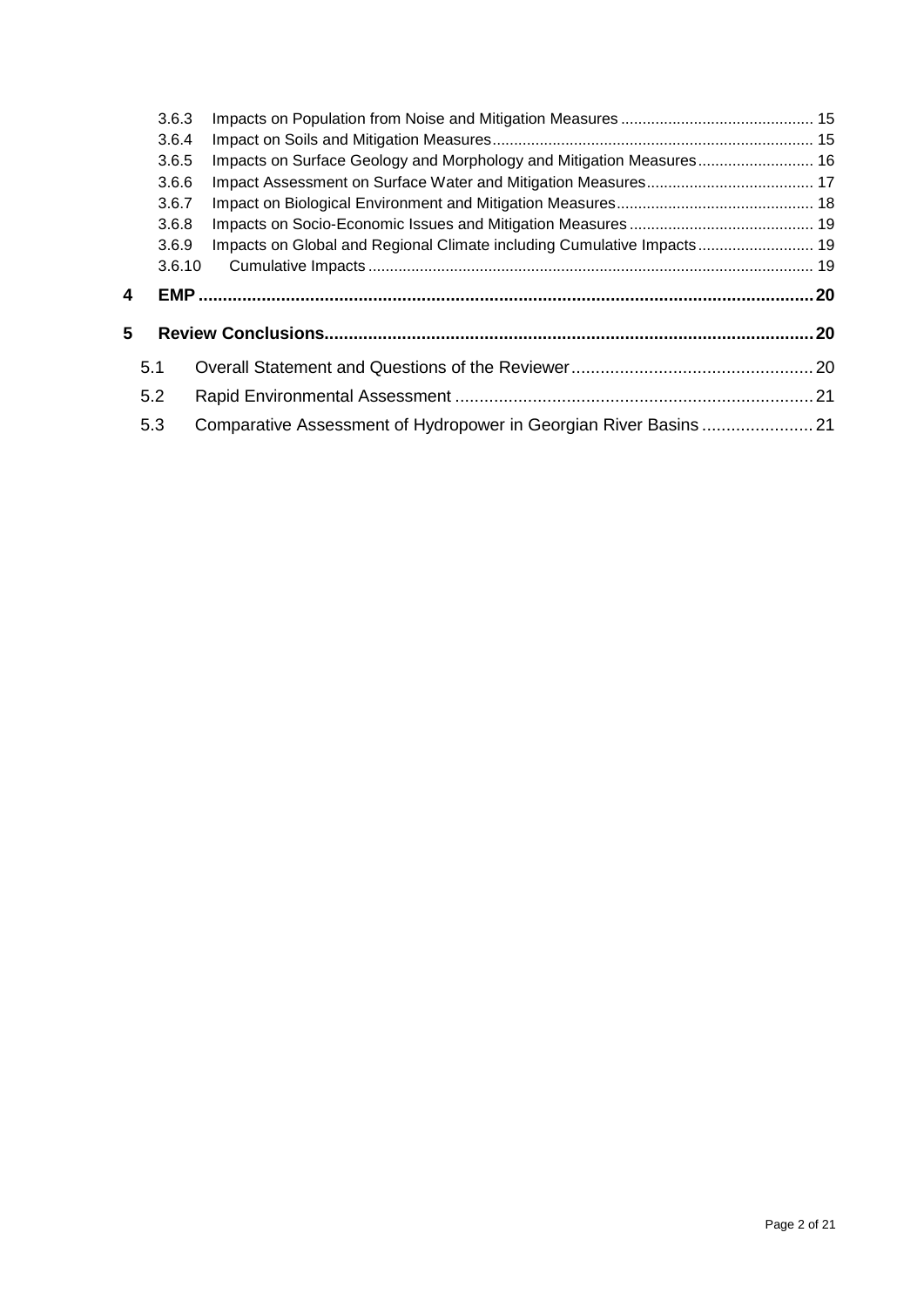## <span id="page-2-0"></span>**1 Background**

Considering, that the realisation of the Nenskra hydropower project would significantly change the natural character of both valleys of Nenskra and Nakra River, the preparation of an Environmental and Social Impact Assessment is highly ambitious. The Environmental and Social Impact Assessment Study (ESIA) has to assess, whether the implementation of the Nenskra HPP is going to risk the present "Good State of Water Body" (according to the EU Water Framework Directive objective for any river basin in Europe) of the water bodies of Nenskra and Nakra River.

Therefore, the ESIA elaborated by the Consultant Gamma (Georgia), in the following named "Study" is highly difficult due to the following conditions:

- Political frame and willingness in Georgia using hydropower
- Multitude of hydropower projects in development
- Technical details from hydrology over engineering issues up to biodiversity and socioeconomy
- Perception of the local population
- Knowledge that hydropower is the most ecological energy.

The Ministry of Environment and Natural Resources of Georgia lastly based upon the Study has to balance the overall impacts and benefits. Nenskra HPP is one project belonging to the Enguri cascade, which is why the decision should be in accordance with the national strategy on high mountain ecosystem preservation, especially in these highly sensitive and still undisturbed mountainous valleys of the western Great Caucasus.

The Review in hand, considers Nenskra HPP as "stand-alone project" and hence focuses only on the subjects outlined in the ESIA design and operation. This Review has been prepared between 27 April and 08 May 2015 in Georgia for which the Reviewer got the best support from the Ministry of Environment and Natural Resources, especially having the opportunity to make a site visit to both basins (29/04-01/05/2015) joined by Ministry, National Environmental Agency and National Forestry Agency' experts.

#### <span id="page-2-1"></span>**2 General Impression**

#### <span id="page-2-2"></span>**2.1 Overall Approach of ESIA Study**

Structure and format of the ESIA Study on the Nenskra HPP, submitted by the Consultant Gamma, largely is in line with the international and Georgian requirements. Substantial works in relevant environmental analysis and assessment especially in Physical and Biological Environment had been made. The Study itself illustrates the capacity of the Consultant Gamma (Georgia) to handle the required environmental assessments of hydropower and to combine with necessary formulation, presentation, and mapping capacities.

The ESIA Study in general is in compliance, with the international requirements especially

- o EU DIRECTIVE 2011/92/EU of the European Parliament and of the Council of 13 December 2011 on the assessment of the effects of certain public and private projects on the environment), and
- o Georgian laws and regulations, especially the "Regulation on Environmental Impact Assessment" (15 May 2013).

The Table of Content is in accordance with the international practice and logically guides through the Study distinguishing following environmental topics: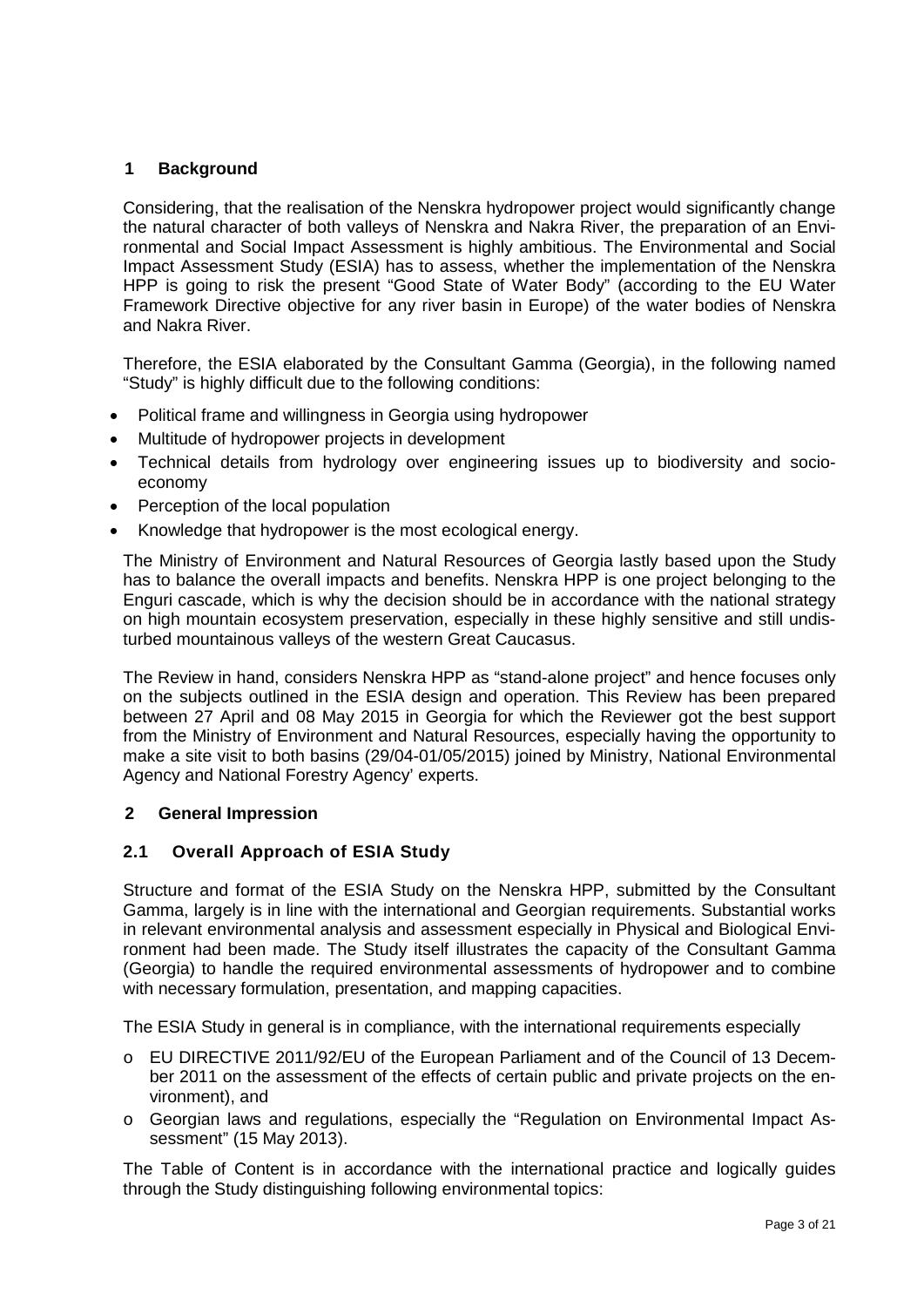- o Introduction
- o Legislation
- o Alternative Assessment
- o Technical Description of the Project
- o Environmental and Social Background of the Project ("Baseline Investigations")
- o Environmental and Social Impact Assessment
- o Mitigation Measures and Monitoring
- o Environmental and Social Monitoring Plan
- o Possible Emergency Situations
- o Public Awareness and Participation in the ESIA Process, and
- o Conclusions and Recommendations.

## <span id="page-3-0"></span>**2.2 Environmental Focus**

However, the detailed analysis and consideration of environmental topics in many chapters suffers from following gaps:

- o Insufficient alternative considerations
- o Avoiding considerations of different solutions (for example in HPP type, operational mode)
- o Unclear description of basic hydrological conditions (monthly flows missing)
- o Lacking (avoiding by intention FS ?) precise description of operational mode of HPP Nenskra, its impacts and developing required mitigation measures
- o Impact Assessment in many cases not specific on receptor and scale of impact area
- o Insufficient handling of socio-economic issues (relevant criteria, baseline investigations, impact assessment and mitigation)
- o Absence of Livelihood Improvement and Benefit Sharing approach
- o Environmental Management Plans missing to determine mitigation or/and compensation measures in "key impact areas" (such as mountainous habitats, almost dry river channels below the dams, and Livelihood of Nenskra and Nakra Council "Obtshina") for the environmental obligations of the Constructor.

A substantial revision of the Study is recommended, aiming at the permission requirements in Georgia. However, the logical structure and in many parts evidenced technical content of the ESIA Study should make this revision not so difficult. In connection with a strong shortening these additional specifications the revised Study would meet the permitting requirements.

## <span id="page-3-1"></span>**2.3 Format**

The Study formally is lacking under an extremely too long volume of 490 pages. Various chapters such as Geology and Geophysics, Hydrology, Noise, Climate like Evaporation are partially overloaded with descriptions and modelling, which do belong to the Design Study, but are not part of an ESIA. The environmental focus and relevance in these and other chapters is not documented.

Geology and Geophysics should be taken as example, however is not the only areas for which the above assessment is relevant. Under Baseline Investigations (Chapter 5) Geology and Geophysics are described on 122 pages. However, in Chapter 6 "Impact Assessment" (which is the central part of any ESIA) geological receptors are only soils and natural hazards. Hence, the long descriptions of geology and geophysics, including seismicity are to be refused from the ESIA and only those related to environmental subjects such soil degradation, groundwater, community safety, geomorphology and landscape, channel erosion, land sliding, and mudflows especially should be in detail considered, for which the huge data is not required.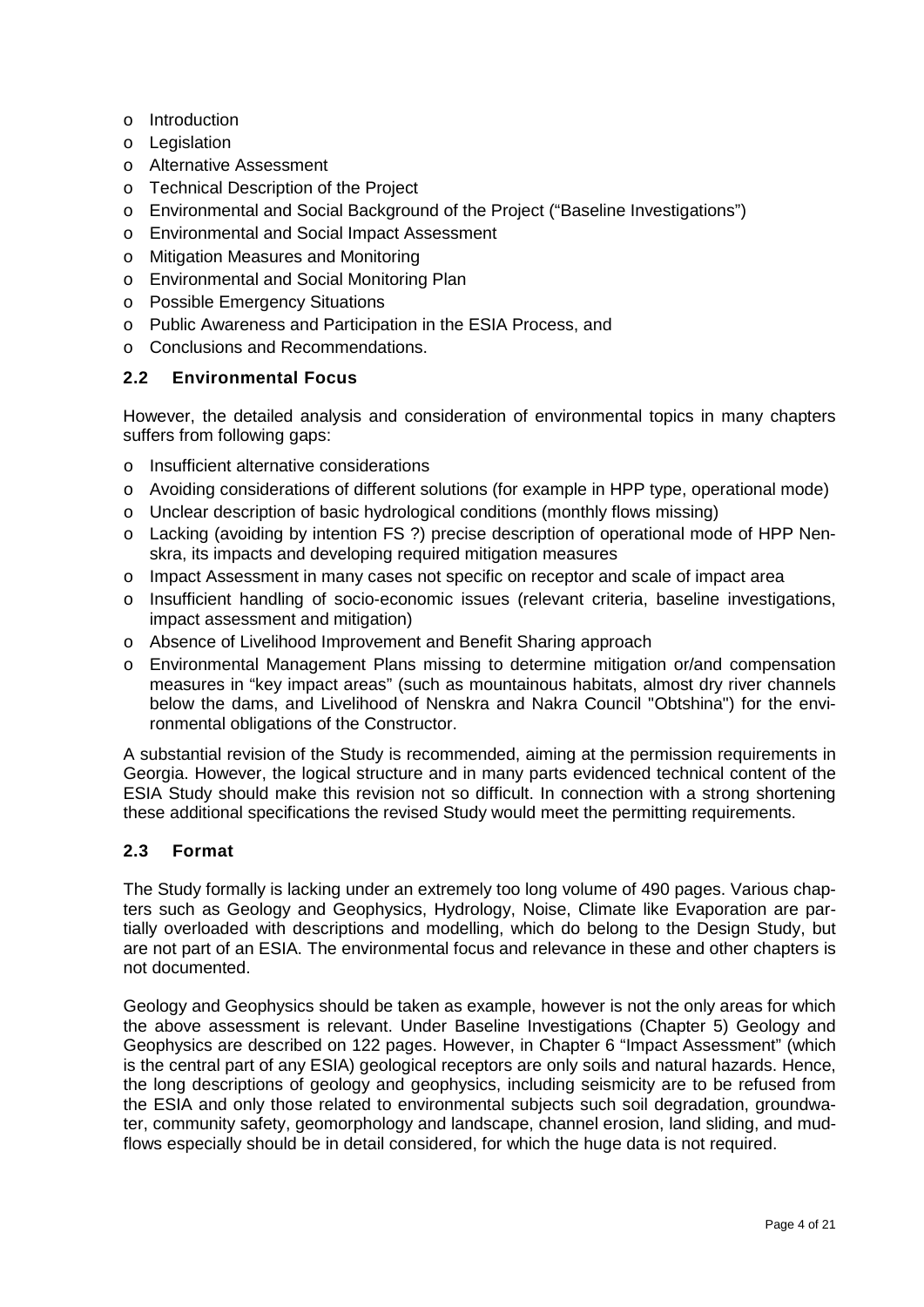Likewise, climatic and hydrological considerations, which are the "key factors" of any hydropower ESIA, need significant revision in order to be consistent, understandable, and first of all focused on the requirement of an ESIA. An ESIA study is not the place for hydrological modelling (it is obligatory part of the Design and Operation Study).

In connection to the shortening of the Study the readability and comprehensibility should be improved significantly. This is from the point of view of the Reviewer not a question of sometimes unclear and wrong Georgian-English translation. This in general is the inability to switch from the engineering, hydrological, climatologic and economic approach to environmental focus only. An ESIA Study has to be understandable, which does not mean that the necessary scientific approach should be lost. There is the recommendation to use the English Spelling and Grammar (Great Britain) tool for the last check of the text avoiding many grammar and translation errors either.

Taken into account the above observations the Study revision focusing on formal aspects should be improved:

- o Engineering and economic approach: At many places, engineering and economic approaches dominate (alternative considerations, habitat impacts only calculating the loss of timber) and have to be replaced by environmental considerations.
- o Repetitions: Very often repetitions (partially with not consistent data and numbers) hamper the readability and consistency of the Study. Obviously, contributions from various authors just had been pasted, neither focusing on ESIA subjects nor checking the consistency of supplied data.
- o Language: The overall language, which in first order is not a translation issue has to be improved in order to be more understandable.
- o Used numbers: Often used numbers are inconsistent (as concrete example the Ecological Release for Nakra River of 1.2 and 1.5 m<sup>3</sup>/s is taken).
- o Study volume: The Study with 490 pages is by far too long for an ESIA report and has to be concentrated on most important environmental subjects and statements
- o Numbering of pages: Missing page numbering between 49-68, 90-91, and 159-164.

The following considerations are designated to analysing the main gaps of the Study and suggesting necessary changes to achieve a significant improvement of the Nenskra HPP ESIA Study.

## <span id="page-4-0"></span>**3 Considerations and Suggestions for Improvement of the Study**

#### <span id="page-4-1"></span>**3.1 Executive Summary**

Unfortunately, an Executive Summary, which is required for any State-of-the-Art ESIA Studies, is not prepared. The final Chapter 11 "Conclusions and Recommendations" despite the valuable listing of issues cannot replace an initial outline of main findings and the overall environmental statement of the Consultant.

Superior result of the entire Study should be the attempt to addressing the overall environmental conditions and based upon that to address the statement how the Project had been assessed and which advantages and main critical factors had been considered. The issues listed under "Conclusions and Recommendations" in general do not have the quality to be taken as basis, because they mainly address smaller subjects simulating a "no concern" assessment. The main environmental issues are not addressed.

## <span id="page-4-2"></span>**3.2 Project Alternatives**

## <span id="page-4-3"></span>**3.2.1 Study Alternative Consideration in the Study**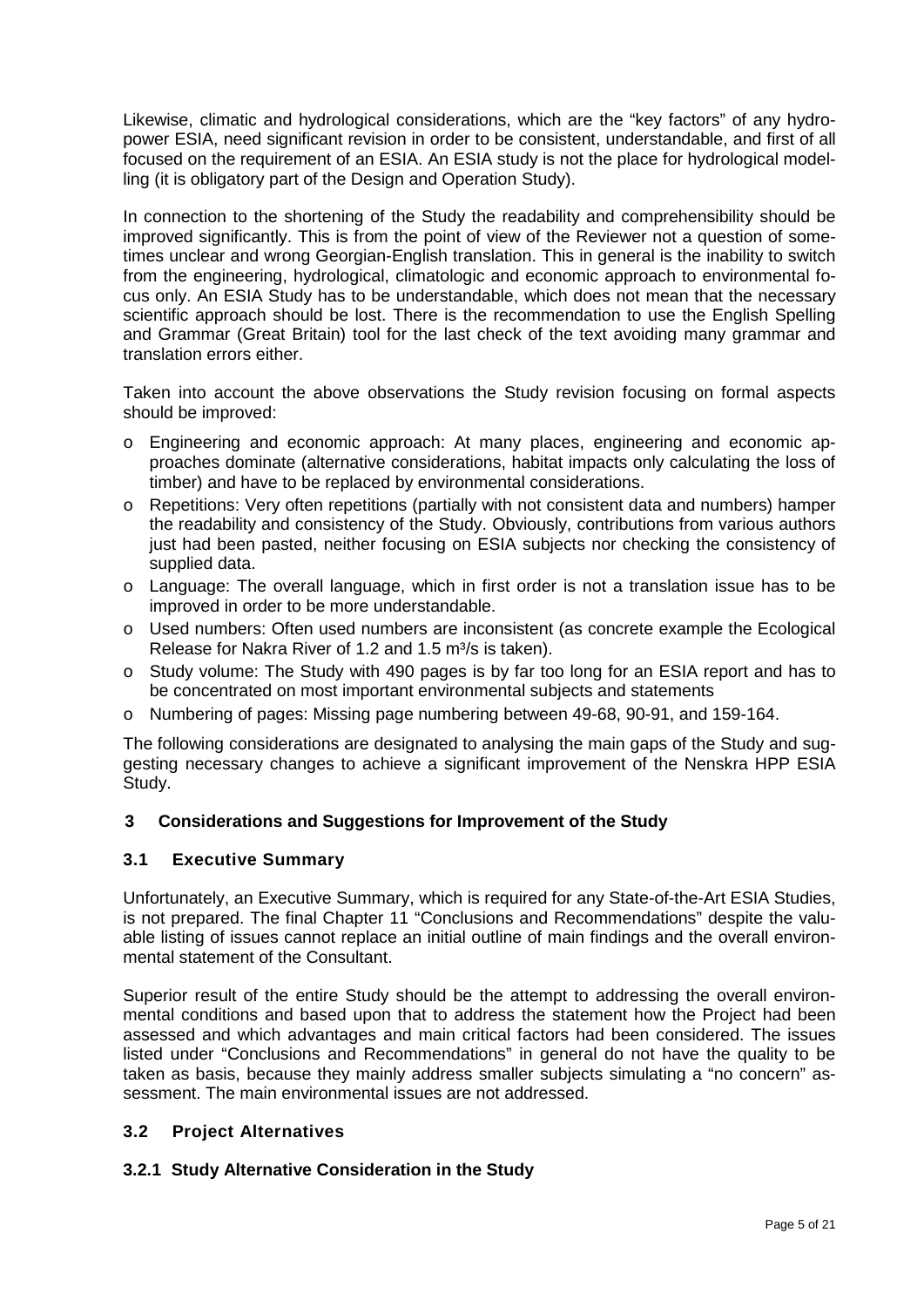Considerations were made in the Study on 16 pages (including tables) to apply this important methodological approach of any ESIA to identify and assess other Project alternatives. This included the investigation of

- o Site alternatives: 1,600 m, 1,500 m, 1,475 m, 1,300, 1,190 m asl
- o Layout (height) alternatives: 130 m, 150 m, 200 m, 250 m
- o Alternative energy sources: wind, solar, geothermic energy.

However, main target was not achieved, which is to identify better environmental approaches and solutions and lastly to justify the "environmentally preferred option", what might not be in line with the designed alternative.

Site Alternatives: Unfortunately, there is no justification why Alternative Site 4 (1,300 m asl) is preferred? Main aim of this exercise is to shifting the dam site in order to minimise the loss of environmental values (natural mountainous habitats, wildlife, settlements, cultural heritage objects, and others).



Layout Alternatives: Choosing only higher dam layouts than the designed alternatives is neither understandable nor justified. There is no information why dam heights below 135 m were not investigated, which in general would reduce the potential environmental threats.

#### <span id="page-5-2"></span>**Figure 1 Nenskra HPP Scheme (FS)**

Dam heights from 150 up to 250 m should be excluded because of the in general higher negative impacts at

least in the Upstream Impact Area (larger reservoir, thus Foot Print, increased regulation capacity). The investigation of an alternative to increasing the dam height (aiming at more storage) would only acceptable if under this alternative the implementation of the Nakra diversion Project (see Alternative 2) would be refused.

Alternative energy: Those sources had been shortly addressed, however only in general terms not specifically for the potential replacement of the HPP by wind, solar or geothermic energy sources.

In summary, the Alternative discussion does not satisfy and should significantly be improved using the following approaches.

## <span id="page-5-0"></span>**3.2.2 Alternative 1: Nenskra Storage and Nakra Diversion Project**

Alternative 1 follows the design selected by the Consultant, which is illustrated in the scheme shown in [Figure 1.](#page-5-2) This Alternative is viewed as "preferred" option.

## <span id="page-5-1"></span>**3.2.3 Alternative 2: Nenskra with Higher Dam and Abstaining Nakra Diversion**

As outlined above, the Nenskra HPP ESIA, in the light of the above addressed high ecological sensitivity of the valleys has to consider the increase of the storage in the Nenskra reservoir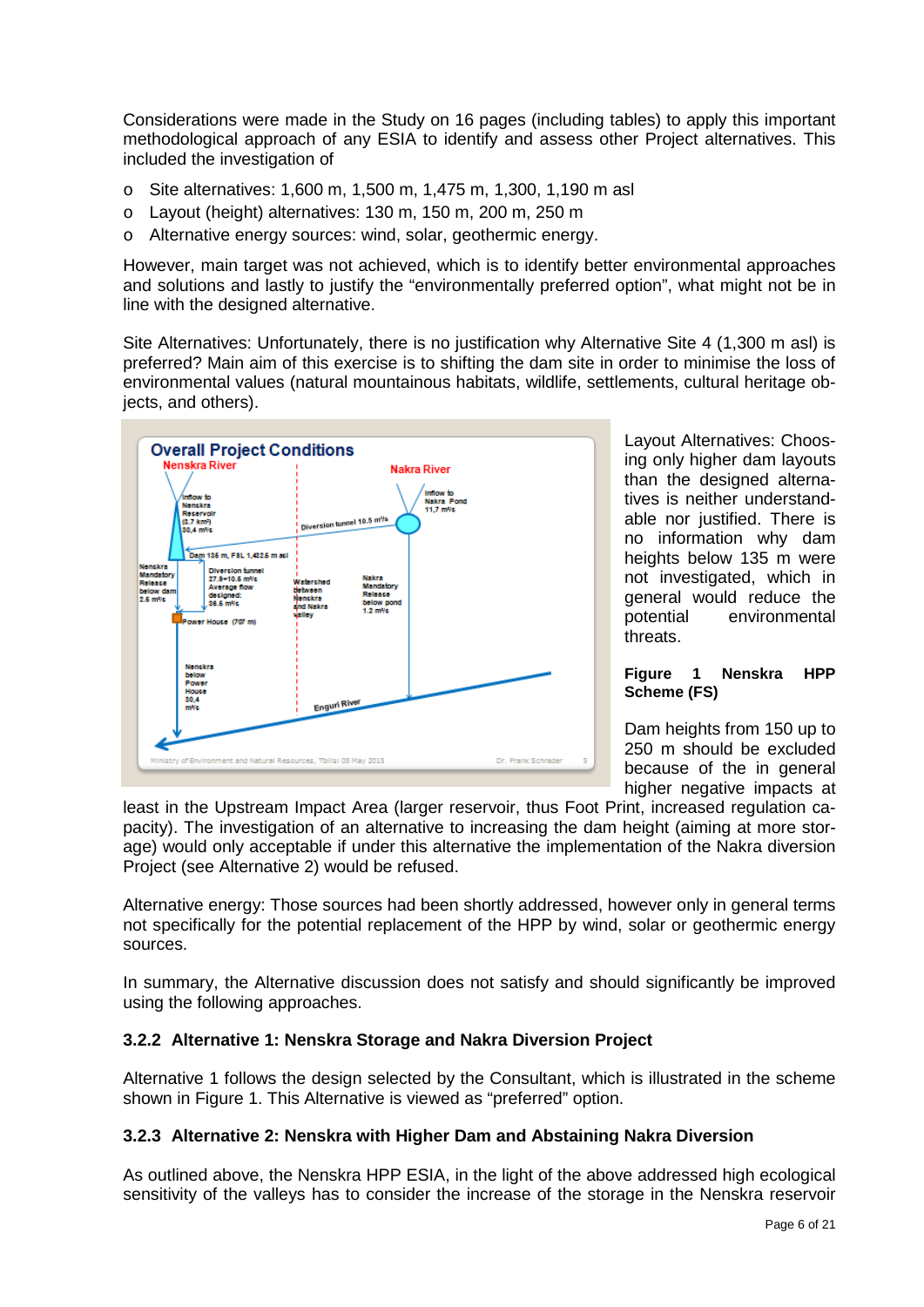by raising the dam height in order not to implement the diversion option for Nakra. This Alternative 2 would have the advantage in saving the Nakra valley from direct hydropower related threats and preserve the hydrological flow, high mountain habitats, and the livelihood of Nakra Obtshina.

## <span id="page-6-0"></span>**3.2.4 Alternative 3: Run-of-River HPP Type**

The Study addresses very briefly (p 36-37) the three available HPP types existing (impoundment, diversion, and pumped storage). However, the "run-of-River" HPP Type is mentioned once, but not at all assessed. Plants of this type are working in many regions of the world and in Georgia as well.

Therefore, the revision of the Study has to analyse in Alternative 3 instead of the reservoir



(impoundment) type the establishment and operation of small hydropower plants (HPP installed capacity between 1 and 50 MW).

#### **Figure 2 Nenskra HPP Impact Areas (FS)**

The run-of-river option in both valleys Nenskra and Nakra would have the following positive environmental aspects:

- o Not submerging 3.7 km<sup>3</sup> upper Nenskra Valley area
- o Not changing the

flow of the natural rivers Nenskra and Nakra

- o Preserving the morphological character and beauty of the high mountain valley landscape
- o Not changing the downstream conditions in both valleys potentially deteriorating the quasinatural alluvial forest, local water supply, and agriculture
- o Preserving the Downstream Area of extreme floods during non-generation period (springautumn).

## <span id="page-6-1"></span>**3.2.5 Alternative 4: Mixture of Storage and Run-of-River HPP Types**

This Alternative 4 is aiming at the investigation of environmental improvements when only the Nenskra Dam (height 135 m, 182 million  $m<sup>3</sup>$  storage, installed capacity 210 MW) would be established, but in the Nakra valley independently small hydropower plants of "run-of-River" type would be erected. The comparison has to be made, how the abandonment of the Nakra diversion replacing the diversion concept by certain numbers of small hydropower plants of "run-of-River Type" (70 MW) would contribute saving the high natural hydrological and ecological state of Nakra valley.

## <span id="page-6-2"></span>**3.2.6 Alternative 5: Change of Operation Regime**

The hydrological regime in this Semo Svaneti Mountains due to the snow-pack and glacier sources (in addition spring rainfalls) favours the use of the water for electricity generation in summer (June-August) see **[Diagram 3](#page-16-1)**. However, the Study does not investigate this natural,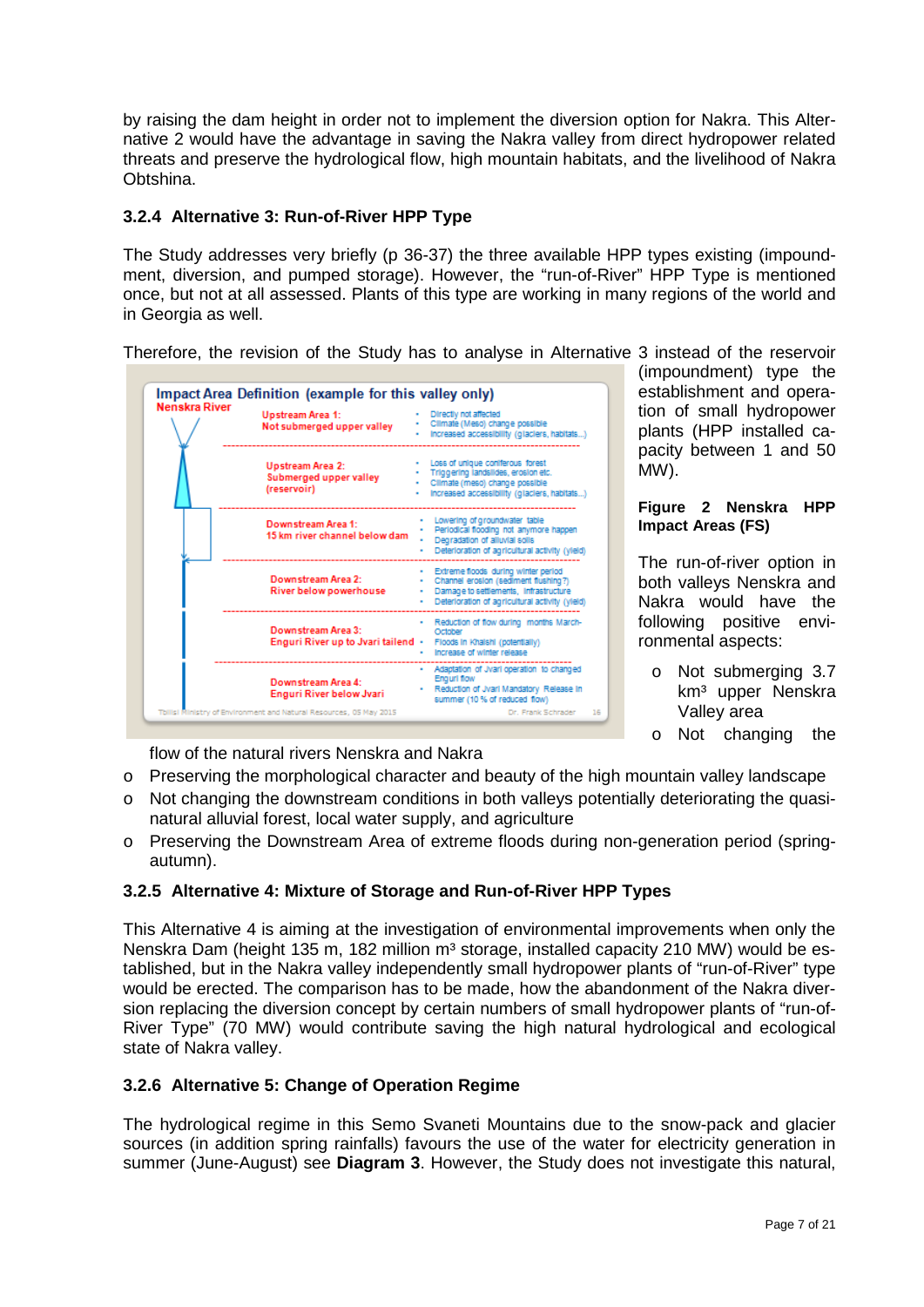hydrological scheme and without any justification stipulates the winter operational mode (p 37), which would potentially have following threats to the downstream of powerhouse area:

- $\circ$  Extreme releases from both rivers during winter months (4-5 times more than in average presently in Nenskra)
- o Frost conditions during winter months in the main Obtshina Lekalmakhi
- o Ice-covered alluvial zone in Downstream Impact Area 2
- o Potential damage of bridge, houses, forest, and further infrastructure.

Therefore, Alternative 5 needs to be assessed switching the operational mode from winter towards summer. Economic considerations are not relevant for this investigation. The ESIA Study has to identify solutions, which are less harmful for the environment.

## <span id="page-7-0"></span>**3.2.7 Alternative 6: Wind Energy Instead of Hydropower**

Although the Study is assessing Solar Energy, Wind Energy, and Geothermal Energy, the necessary investigation to replace hydropower by wind energy is not made. Doubtless, the perspectives for exploitation of the wind in the mountains are good. Therefore, one further alternative should be designated to investigate the environmental (not economic consequences).

Taking into account the worldwide enormous development of wind energy (only in Germany presently electricity generated by wind power plants of installed 27,000 MW) this alternative is worth to be investigated. Despite the situation that wind not always (river flows as well not in the same amount) is blowing there are serious environmental advantages:

- o Not submerging Nenskra (and Nakra) valley
- o Preserving natural undisturbed ecosystems and livelihood
- o Supply all over the year, not only during winter months (however fluctuating).

## <span id="page-7-1"></span>**3.2.8 Alternative 7: No-Action (Zero) Alternative**

The Study is investigating the "No-Action (Zero) Alternative, however only from the economic point of view referring to the necessary development of the energy sector in Georgia, especially in winter. However, the ESIA is the superior instrument to recommend not to establish the project because of the potentially too severe impacts on the nature, ecosystems and/or social sphere.

## <span id="page-7-2"></span>**3.3 Project Description**

## <span id="page-7-3"></span>**3.3.1 Overall Evaluation and Gaps**

In general, the Project description lacks a systematic and substantial consideration of the intended operational mode of the Nenskra HPP. A description of the operational mode (see under 4.3.3) is not made. However, the clear description of matter to changing the flow of the present rivers is the most important issue after addressing the Foot Print of the Project.

The situation that some of these operational data are supplied in the impact assessment cannot explain the absence of these data in this main chapter describing the impacts systematically from the design and operation features. The layout (see [Map Scheme 1\)](#page-8-1) and Table 4.1.1 "Main technical features" only inform about overall construction features and some few operation parameters such as

- o Reservoir: Area, storage capacity, Full Supply Level (FSL)
- o Energy Output: annual and sustainable output.

A thorough description of the operational mode for the Nenskra HPP is not available in this basic chapter.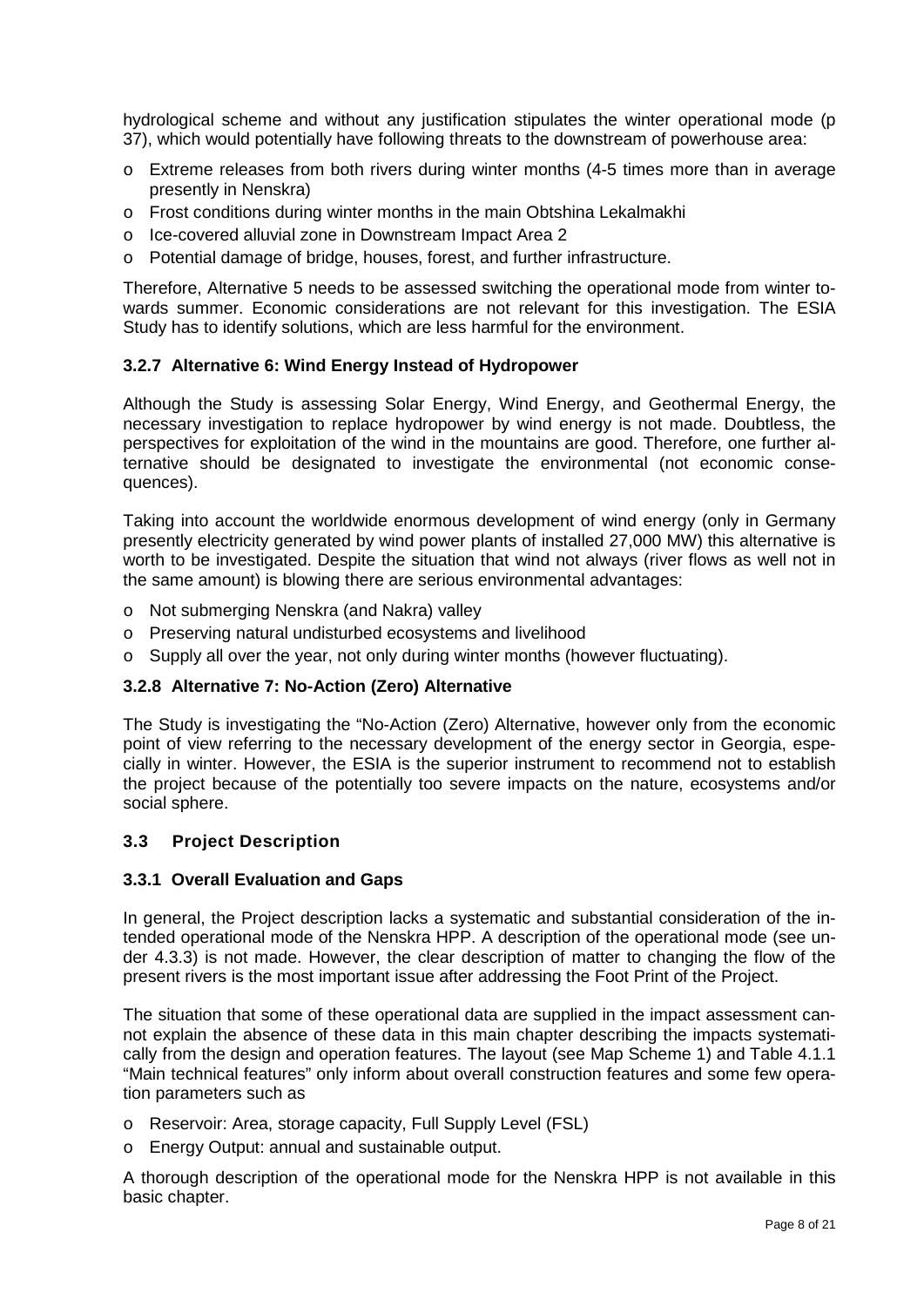# <span id="page-8-0"></span>**3.3.2 Construction Focus Dominating**

As highlighted the Project Description is dominated by only construction features. After the Alternative considerations finally justifying the preferred option, the Study outlined on pages 49- 68 the main construction layout of headworks, diversion system, powerhouse, transmission line, construction zone.



## <span id="page-8-1"></span>**Map Scheme 1 Layout for Nenskra HPP (preferred option, Scheme 4.1.1, p 50)**

In general, the Project Description is lacking by

- o Overloaded with design and construction details, calculations, and drawings
- o Used figures are often inconsistent (for example reservoir bottom elevation: 1,297.5 m asl under the condition that FSL is 1,432.5 m asl (Table 4.1.1), but 1.315 m under 5.2.6.1.6, page 286)
- o Confused description also due to many repetitions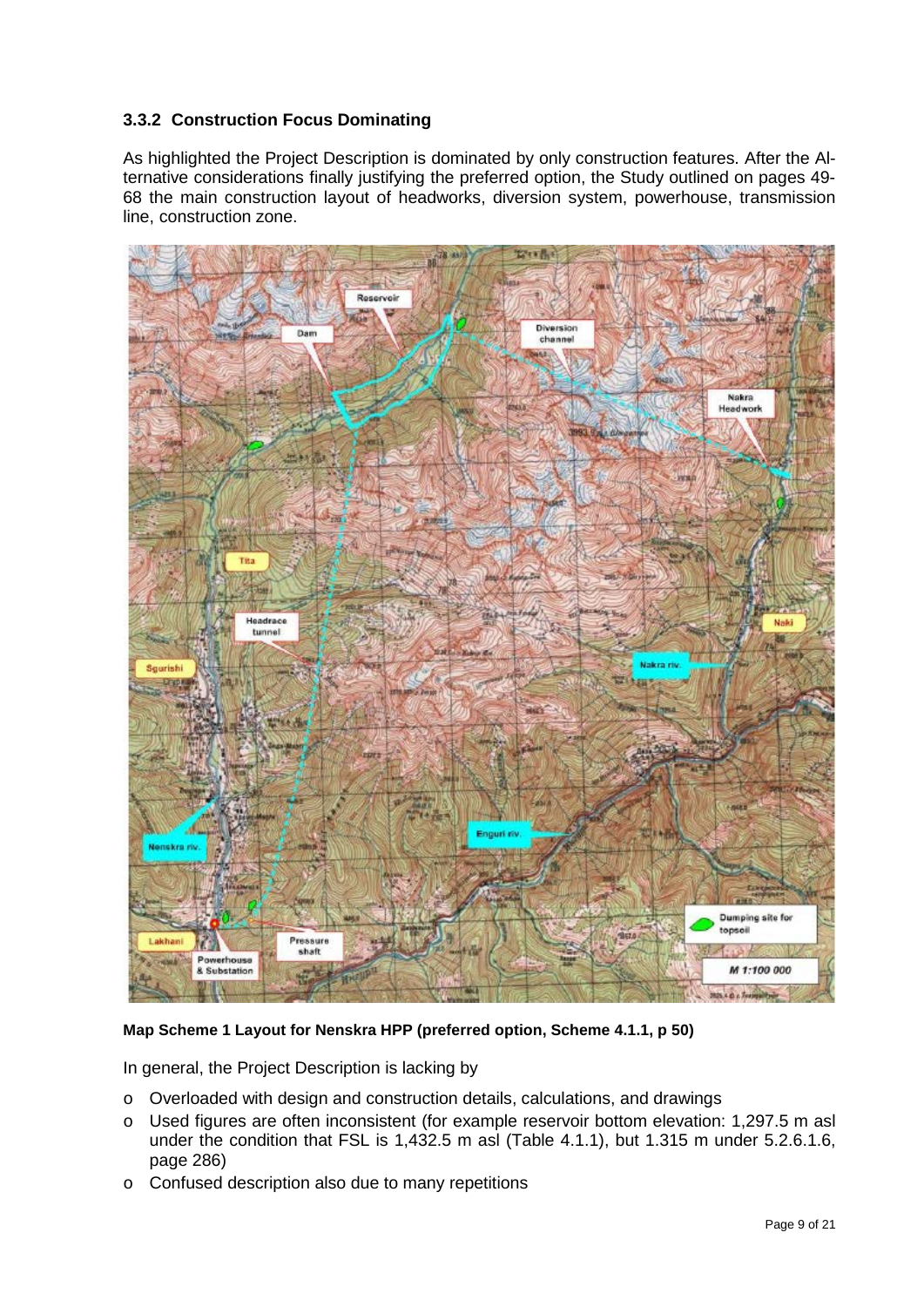- o Only focus only on construction
- o Operation stage absent.

One of the main subjects under Project Description is the quantitative inventory of following construction parameters (land data are partially given):

- o Land needs: permanent land demand for the "foot print" and temporal needs as for the labour camps, storage, dumping places for construction materials, as supplied for example for units of power unit construction site Figure 4.6.3.1, page 72
- o Construction material: rock and earth material, cement, steel, timber, fuel, water, energy for estimation of transport needs (number of vehicles daily as made for tunnel drilling, see page 72, rock waste from drilling, see page 73, water demand for concrete mixing, see page 73)
- o Construction period: length and sequence of various works, rough workplan
- o Labourer: number of permanent staff, locations.

For the above items, a "bill of quantity" is required, which under impact assessment enables to estimate the land and pressure to the local environment (habitats, wildlife, and population). Some of these figures are given (examples are highlighted above), however not in one table summarising the construction impacts in a quantified manner per construction element, subject and envisaged construction period.

#### <span id="page-9-0"></span>**3.3.3 Operation Focus Required**

The most concrete statement on the operation of Nenskra is given under 3.3.1 "Alternatives of HPP Type". Here one can find the following considerations:

- o "Output of the HPPs that operate on the natural runoff depend on the base load/regime if the river runoff. Considering hydrological regime of the river Nenskra annual production in spring-summer season (April-September) will be 80 % and in winter period (October-March) 20%;
- o It should be noted, that the project capacity does not allow consumption of the river potential fully in spring-summer period;
- o Seasonal regulation type HPP allows to reserve water and therefore, river potential will be used throughout the year. This scheme allows maximal generation of electricity even during dry periods. Operation regime of such HPP is highly flexible and is less dependent of seasonal distribution of runoff. These characteristics are very important for the winter period." (Page 37 of the ESIA Study).

Firstly, the Chapter on Alternatives is not the place for describing the main intended operational regime for the hydropower project. Secondly, the main features on the change of the water regime are described in the "Impact Assessment", Chapter "Aquatic Environment". A solid Project Description has to be prepared in order to inform in the very beginning about the expected change of the Nenskra and Nakra River regimes.

#### <span id="page-9-1"></span>**3.4 Legislation**

The legal frame of the ESIA is based upon the "Georgian, EU and IFC/World Bank" requirements, which meets the overall requirements for such privately developed project. However, the description of legal and regulatory frame for the ESIA Study Nenskra with 22 pages is too much and would need revision and significant shortening in order to be useable for the project. In general, legal and regulatory subjects in an ESIA Study are committed to the following two main tasks:

- o Justifying the compliance with international and national legislation
- o Consideration of requirements for the Investor to get the permit for future steps (lastly for construction)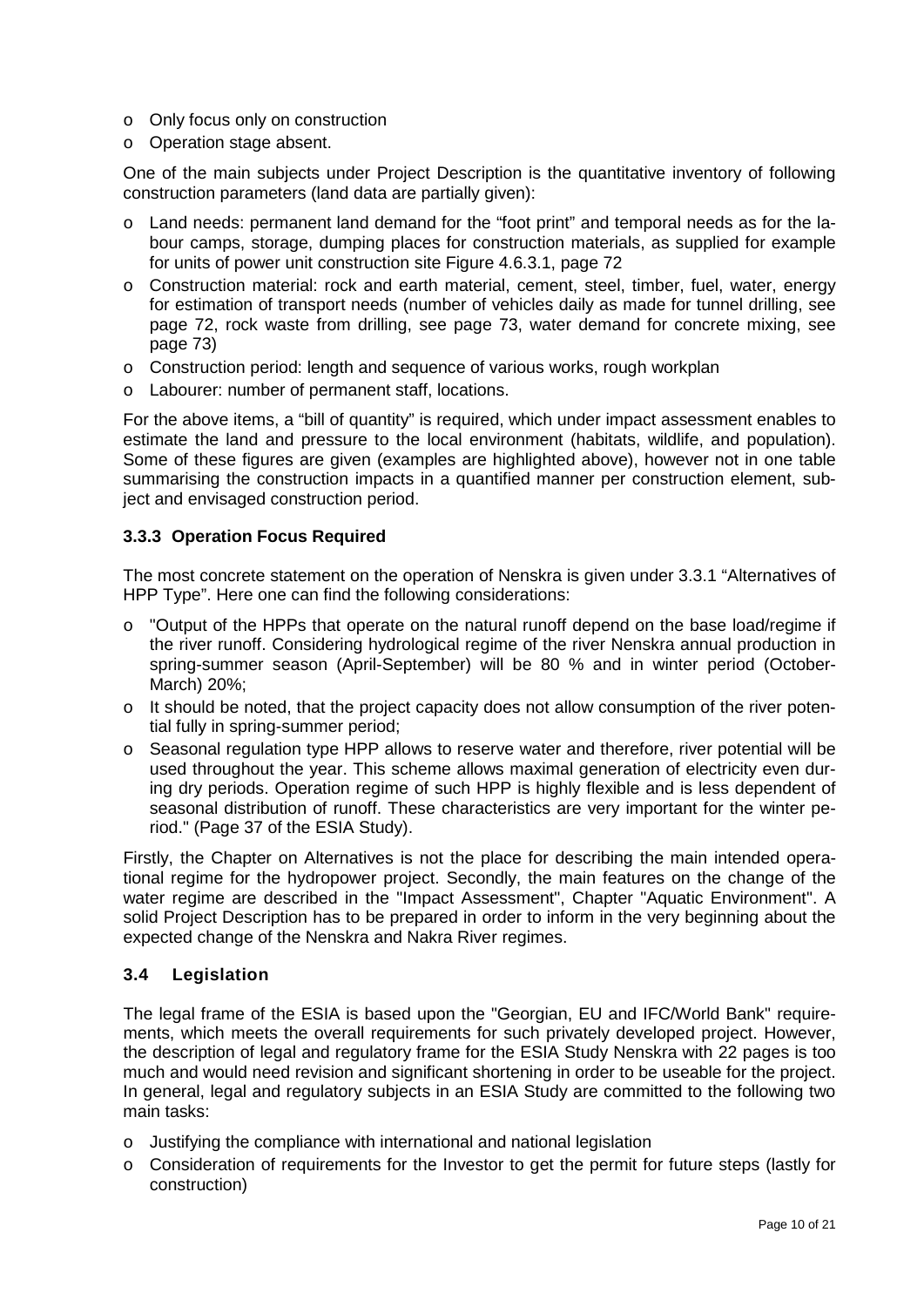The ESIA Study is not the place to list all Georgian Environmental legislation. Important regulatory issues are not considered (the important legal national act on the "Change of Forest Land" is referred in Chapter 6.10.2 "Impact on Flora") but only listed. The ESIA has to discuss the legal frame and the consequences for the development of the Project, especially getting the environmental permit.

After 2014, when Georgia signed the "Agreement on Stabilisation and Association" with the European Union, the main requirements from the EU Legislation should be addressed as well. Doubtless, the EU Water Framework Directive (EU WFD) is a fundamental legal act, which will guide Georgia in the future in two main directions:

- o Application of basin approach
- o Environmental quality target for basins, developing over a certain period for all basins the "good state of water bodies" (in ecological, chemical terms).

The EU WFD is not only listed at the very end of a table with main European legal and regulatory documents but moreover is not considered from the river basin point of view.

## <span id="page-10-0"></span>**3.5 Baseline Investigations**

#### <span id="page-10-1"></span>**3.5.1 Impact Area Definition and Baseline Investigations**

Intensive Baseline Investigations on climate (6 pages), topography (1 page), geology and geophysics (122 pages), soils (2 pages), hydrology (10 pages), vegetation and nature conservation (56 pages), wildlife and nature conservation (16 pages), air (half page), noise (half page), economic-social conditions (22 pages), and cultural heritage 6 pages) are made. Most of them are primary works, which especially in the biological and cultural heritage parts are very substantial.

The Baseline Investigation chapters despite the large extent of pages definitely could be improved along the two following general aspects:

- o More precise receptor-based definition of the relevant Impact Area (see [Figure 1\)](#page-5-2), and therefore the clear determination of the Baseline Investigation Area (see 6.3 "Impact Description", p 336)
- o Addressing baseline investigation only in this Chapter 5 (avoiding many repetitions in Chapter 6 "Impact Assessment").

The vegetation baseline chapter is a good example, where the "habitat locations" are shown in a map (p 285) and clearly coincide with the description of the plots under risk by submergence of the reservoir. Similar is the same good approach of Impact Area definition in the Cultural heritage chapter.

A specific issue is the impact area handling in 5.3.1 "Socio-Economical Environment Research Area and Information Sources" (p 307-308). Addressed as "settlements in the project influence zone" are the two councils ("obtshina") working in the valleys. However, the inserted map (Figure 5.3.1.1) does not follow the names of villages in the list above. Either the map has to be changed in accordance to the official administrative set-up or the listed settlements need to be renamed.

## <span id="page-10-2"></span>**3.5.2 Geology and Geophysics**

The Study is overloaded with long descriptions of geological and geophysical issues (lots of borehole profiles, stability of dam axis, slope analysis, excavation issues of diversion tunnels etc.) which definitely are necessary for the design and construction parts of the Nenskra HPP project. However, they in this extent do not belong to an ESIA Study.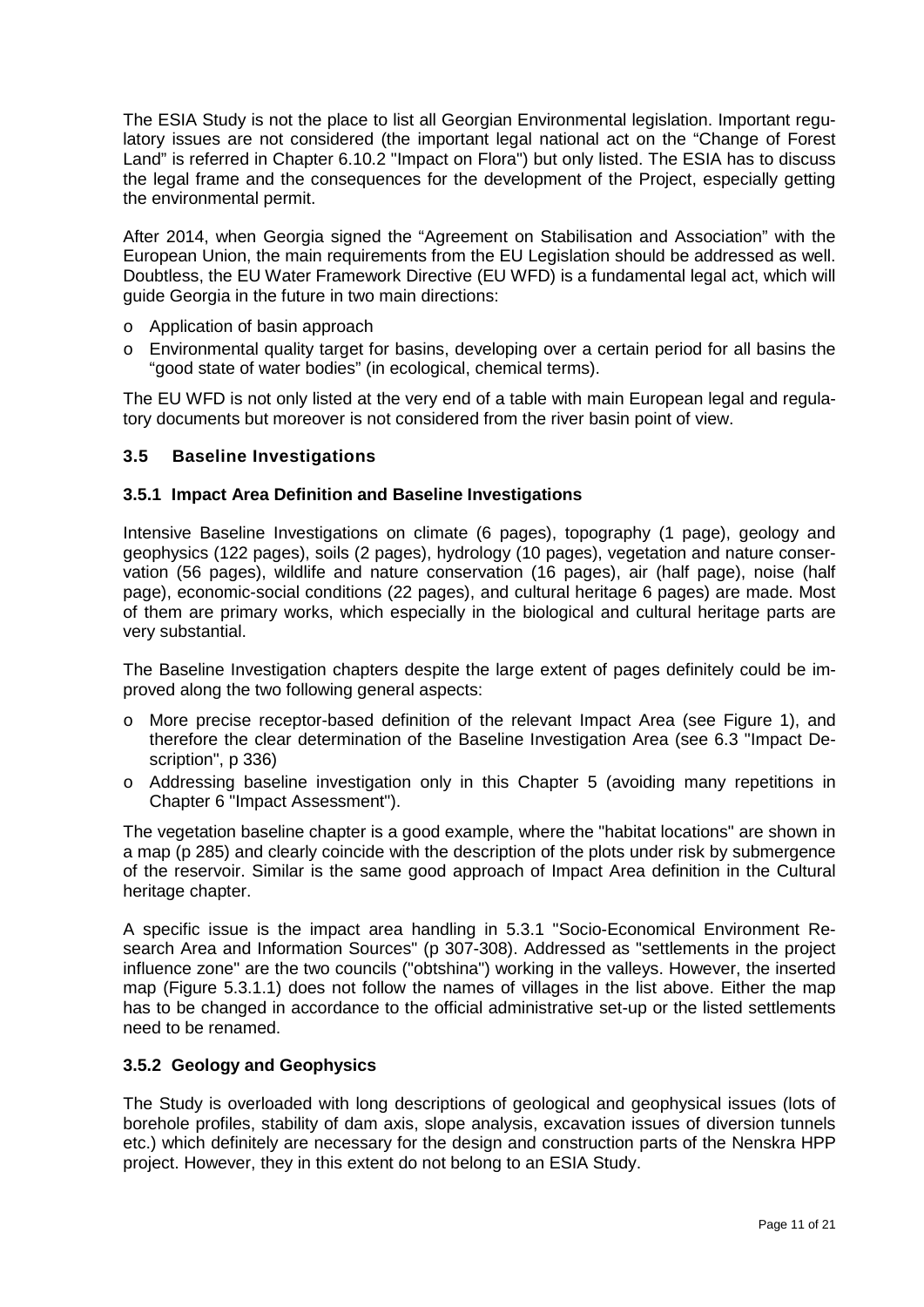Another aspect should also be considered: Geological and geophysical chapters are outlined on totally 122 pages. In comparison to that the Socio-Economical baseline investigations are described on just 22 pages. Moreover, most of the issues are not to be found in the main chapter on "Impact Assessment".

The ESIA Study has to be improved in order to illustrate in the baseline investigation chapter those geological issues which are related to the following two issues:

- o Geological receptors potentially affected by construction and operation of HPP
- o Baseline information therefore to be improved on surface geology and geomorphologic structure
	- $\triangleright$  in reservoir area related to land sliding and mudflows especially
	- $\triangleright$  in downstream area below the dam related to flooding, channel erosion and sedimentation

The revision of the ESIA Study should improve the spatial issues of those soil types, which are potentially submerged or temporally lost (page 221). This would enable to assess the loss of land for agriculture purposes but also for overall ecological functions (which has to be done later under Impact Assessment, Chapter 6). Another issue is the attempt under Baseline Investigations to address the main types of landscapes endangered (see Georgian Regulation, Article 3, Point h) and d).

## <span id="page-11-0"></span>**3.5.3 Hydrological Baseline Investigations**

The Baseline Investigation Chapter 5.2.5 Hydrology (p 223-233) outlines many issues including geology, soils, ecosystems, of the catchment area which are described in the related other chapters either.

To some extent it is overloaded with (for environmental considerations) unnecessary hydrological consideration on issues such as deviation, error, and provisions calculations (see Ta-



bles 5.2.5.2.1 and 5.2.5.4.1) and would enjoy to be condensed on the environmental important parameters and conditions of the hydrological regime of the two rivers.

**Diagram 1 Nenskra River Flow at**  Lakhami Station in m<sup>3</sup>/s per month **(extrapolated from Enguri 3 Project and designed by FS)** 

The ESIA in general has to presume a solid hydrological assessment for the

creation of the Operational Mode (see later chapter). However, these calculations for the environmental assessment have to be overwork in order to determine condensed information like:

- o Monthly average flow
- o Daily flow: at least the highest daily maximum and lowest daily minimum flows (and not the provision data in the above two tables)
- o Seasonal distribution of maximum and minimum flows (monthly average minimum, monthly average minimum).

The Reviewer assumes that for the Lakhami gauging station (Nenskra River) and Naki gauging station (Nakra River) daily data are available. As for the annual flow regime [Diagram 3](#page-16-1) had been developed by FS (extrapolation from Enguri 3 data) in order to understand and illustrate the seasonal character of natural Nenskra River discharge.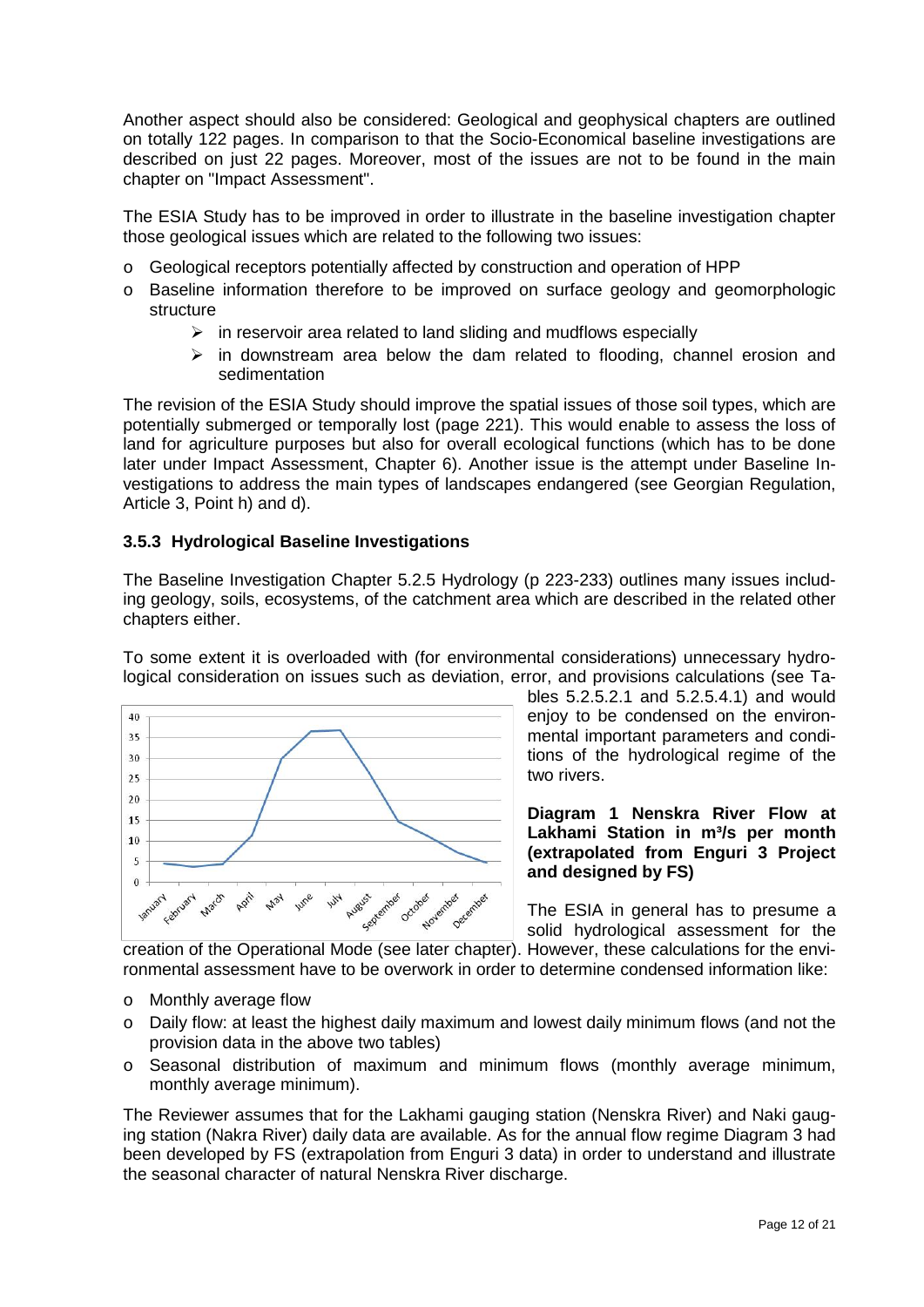## <span id="page-12-0"></span>**3.5.4 Biological Environment**

As underlined above the Baseline Investigations of the Biodiversity subjects is prepared substantially addressing the present high ecological status of vegetation potentially affected in two areas, namely reservoir submergence and downstream of dam river. Long descriptions of all vertical vegetation zones in the Semo Svaneti region above (and therefore most likely outside of the Impact Area) should be shortened (also in relation to Chapter 6.15.1.1 Physical-Geographical Characteristics of the Basin and Cascade Morphometry, p 402-403).

The extensive description of timber losses due to submergence of the reservoir under Baseline Investigations (p 286-288), which might be relevant for the impact assessment provokes a calculation of lost most important habitat areas. Taking the long description of investigated habitat plots the questions for the later mitigation are: which are the main habitat types endangered and is their area?

Terrestrial zoological investigations on mammals, birds, reptiles and invertebrates have been made, are recorded and compared with the nature conservation status (Red Data Book) and their presence in Georgia entirely. None of the protected species had been found, however not clearly addressing the year and period of research (perhaps not systematic spatial and seasonal appearance).

Fish investigations are made, however also not clearly indicating the mode of investigation. Finally, the Study describes in general terms the aquatic conditions of "mountain form of trout" (p 301), however, does not indicate results of a fish inventory such as

- o diversity of fish in Nenskra and Nakra River (and main tributaries)
- o trout and species differences in both rivers
- o role and abundance of trout in the water bodies
- o spawning areas of trout in both rivers.

The Baseline Investigation on fish (especially on trout) needs to be improved taking into account the above aspects and mode of investigation (types of catches, locations of catches, fishermen interviews, market observations).

## <span id="page-12-1"></span>**3.5.5 Socio-Economic Baseline Investigations in Nenskra and Nakra Obtshina**

The provision of socio-economic information does not meet the requirement because relevant criteria such as population, occupation and income, ethnic structure, migration (despite the visible high number of empty and deteriorated houses), water supply, infrastructure, health and sanitary conditions, education for the settlements in the two valleys are not supplied at all (income, occupation, ethnic affiliation, community structure) or the data are focused on the large Mestia region only. In some few cases some summarised data are included, which however only indicate the total number of people, income and poverty, migration of the two valleys, but not the differentiation between the settlements in the Obtshina. The overall Socio-Economic Baseline Investigation (despite the situation that there is no resettlement) has to be improved focusing on an actual analysis of the main criteria (which are important for the Livelihood Improvement and Benefit Sharing Programme of the Investor, see ....).

Totally missing in this Baseline Chapter is the description of the present perception with regard to political, religious and community cohesion issues in relation to hydropower. The lessons from the long conflicts on Khudoni since the 1980s, nowadays the perception on present projects like Nenskra and Enguri 3 require high attention. Visible are poverty and exmigration in the Nenskra and Nakra valleys up to Khaishi. Religious issues (affected submerged forests delivering the timber for icons) should be addressed as well.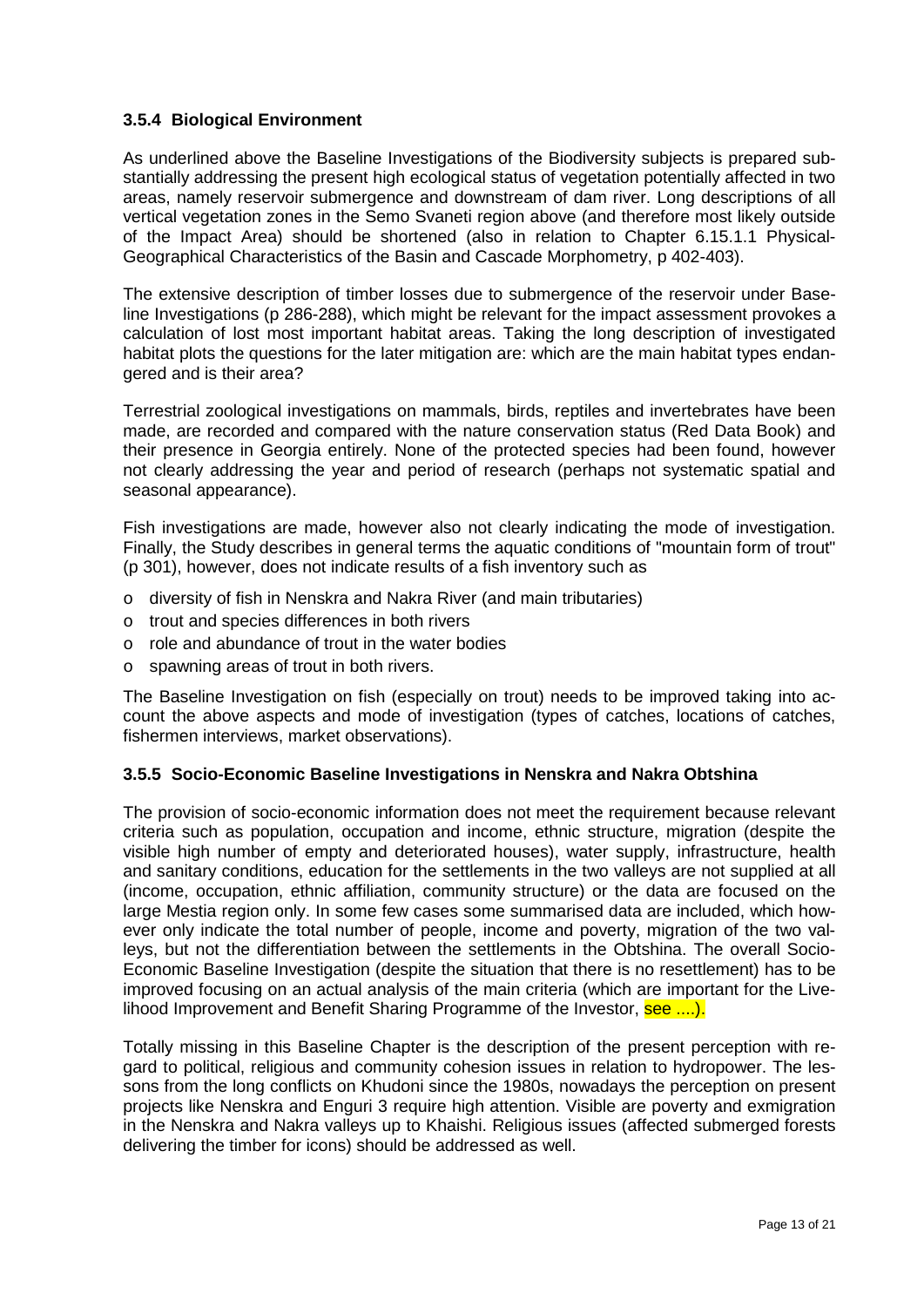Even when the Chapter 5.3.13 "Cultural Heritage" describes in more detail the present values in the Nenskra and Nakra valleys significant improvement would be necessary to be condensed the provided information on the environmental subject (at the same time shortening the Study).

The application of the above outlined approach in the entire abundant baseline part would not only contribute to a more precise impact area definition in all receptors but also contribute to a significant shortening of the Study.

## <span id="page-13-0"></span>**3.6 Impact Assessment**

#### <span id="page-13-1"></span>**3.6.1 Overall Impact Assessment Approach and Implementation**

The Study applies stringently the internationally required impact assessment methodology. Each receptor-related chapter establishes the relevant criteria, mainly using five degrees ("ranges"), partially three from very low up to very high respectively low to high. Following is a text assessing the main impacts, which in general is a relevant basis for the entire Study. In table-format afterwards the main results of the assessment are summarised. This good approach however is suffering due to not stringent implementation of following subjects:

- o Single impacts for each receptor has to be addressed (see [Figure 3\)](#page-13-2)
- o Impact Area definition to be improved (see also 3.5.1 of this Review)
- o Partially impact assessment not comprehensible (see **Fehler! Verweisquelle konnte nicht gefunden werden.**).

In any case the impact assessment summary has to be separated for each receptor. The given example on "Change of river water flow" shows that an assessment taking into account criteria such as significance, probability, impact area, duration, reversibility and residual impact for as well "population" and "river inhabitants and terrestrial animals" should be avoided. Assessment and mitigation measures for each of the receptors are different and therefore require the revision of the tables. In this connection the spatial approach significantly should be improved in order to define in detail the affected value:

- o settlement (even if only indirectly) and group of population
- o river section with relevant fish habitat
- o species/group of terrestrial animals (such as reptiles, or birds).



The Reviewer in addition proposed to split into two large chapters "Construction Impacts" and "Operation Impacts" and within these chapters to go through the various receptors. The Study does this distinction, however receptor-based and therefore the reader has to jump always in the receptor-related sequence from construction to operation.

#### <span id="page-13-2"></span>**Figure 3 Example Table Impact Assessment on "Change of river water flow"**

For the impact area "Change of River Water flow" the following

proposal for impact definition is supplied (see **Fehler! Verweisquelle konnte nicht gefunden werden.**).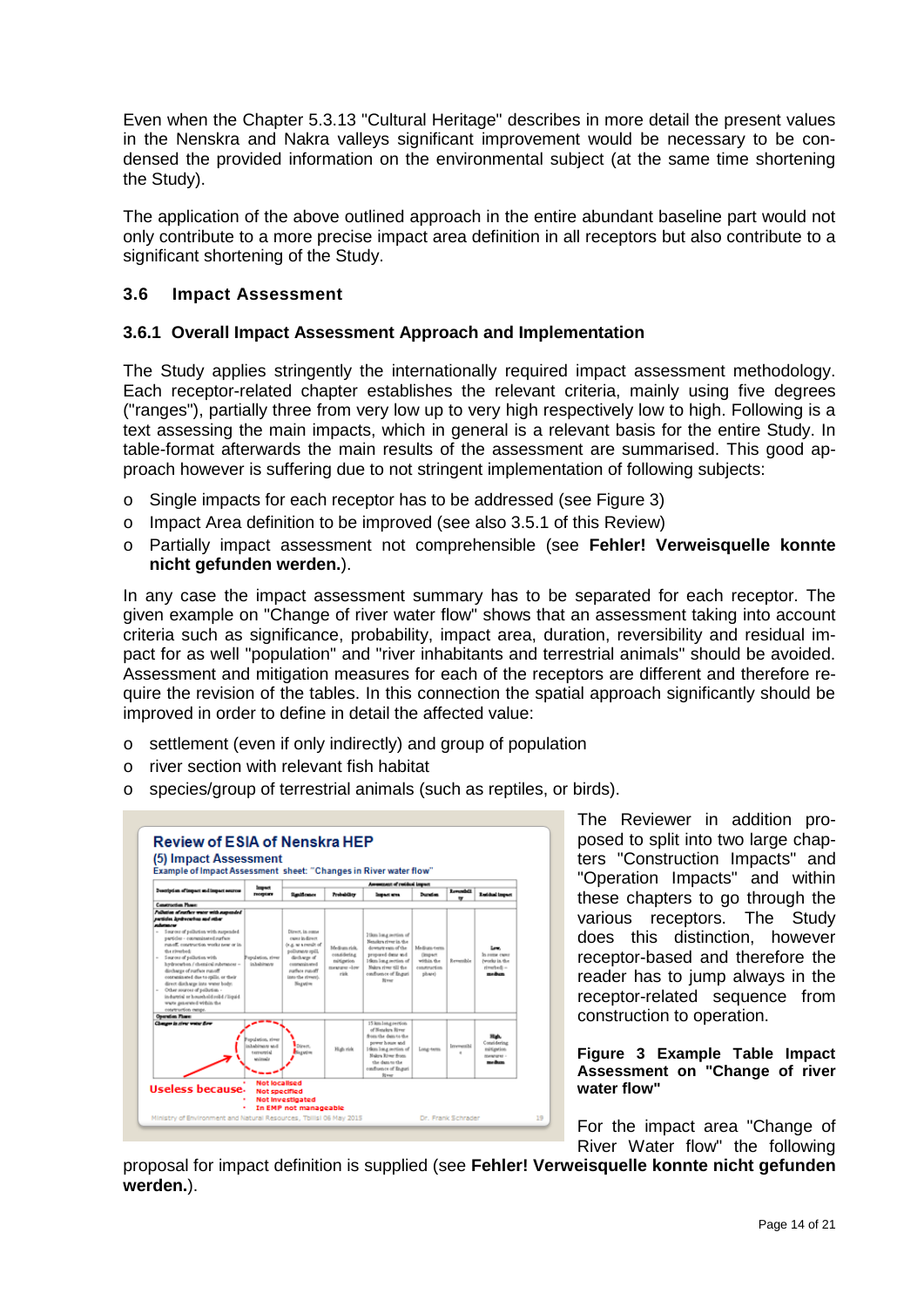#### **Figure 4 Example for Improved Impact Definitions (FS)**

Likewise the above example the Summary Impact Table has to be split into the various receptors such as river abstraction, illegal fishing, hydrological structure, vehicle passes erection (?), water pollution, and bottom sediment contamination.

In general, the Impact Assessment, especially the text descriptions demonstrate the Consultant's capacity to assess the environmental impacts of the Nenskra HPP. There is the suggestion to improve the summary tables in order to place the findings of the text correctly. Furthermore it is recommended to rearrange the chapter starting with "Impacts during Construction"

| <b>Impacts on Water during Construction</b>                                                                 |  |
|-------------------------------------------------------------------------------------------------------------|--|
| Pollution of surface water due to heavy vehicle accidents                                                   |  |
| Pollution of surface water due to earth material dumed into the river(s)                                    |  |
| Pollution of surface water due to release of communal water (without treatment)                             |  |
| Lowering of groundwater related drinking water supppy due to construction works                             |  |
| Degradation of alluvial forest due to pumping for civil works                                               |  |
| <b>Impacts on Water during Operation</b>                                                                    |  |
| Loss of natural mountainous alluvial (riverine) ecosystem                                                   |  |
| Submergence of natural alluvial coniferous forest and habitats in Upstream Area 2                           |  |
| Reduced supply of water for broad-leaves forest on alluvial sites of Downstream Area 1                      |  |
| Absence of periodical floods (relevant for ecosystem and community safety) in<br>Downstream Area 1          |  |
| Degradation of agricultural groundwater-supplied plots (especially in Nakra Valley) in<br>Downstream Area 1 |  |
| Deterioration of local water supply in Obtshina Lekalmakhi in Downstream Area 1                             |  |
| Increased water discharge from powerhouse affecting Donwstream Area 2                                       |  |
| Changing water regime of Enguri River In Downstream Areas 3 and 4                                           |  |

and then moving towards "Impacts during Operation".

#### <span id="page-14-0"></span>**3.6.2 Impacts on Air and Mitigation Measures**

The chapters on air should be revised with regard to the impacts during the operation period. As experienced in many reservoirs in the world, due to longer stagnation of the water body stratification appears during warm season. The Study based on climate data for the reservoir area (1,300-1,450 m asl) should consider the physical processes in the reservoir water body and assess the probability of reservoir stratification during summer period. Under the operational mode there will not be significant water releases, which in connection with heating up of the upper water layer ("epilimnion") might support a thermal stratification and oxygen reduction over the summer season. The development of methane gas  $(CH<sub>4</sub>)$  emissions should be investigated and potentially excluded due to climatic conditions.

## <span id="page-14-1"></span>**3.6.3 Impacts on Population from Noise and Mitigation Measures**

The ESIA considerations on noise should be revised in order to clearly address the potential receptors (as it is done on page 342 below and following pages) avoiding sophisticated noise calculations which in this respect do not make sense. Those parts focusing clearly on the receptors local people and wildlife should remain in the text only. The preparation of a separate "EMP on Labour and Local Population Safety" should be considered in order to develop for the Contractor specifications enabling noise protection measures (as outlined under "Mitigation Measures", page 343-344)

## <span id="page-14-2"></span>**3.6.4 Impact on Soils and Mitigation Measures**

The chapters on soils are in accordance with the requirements. Especially the estimation of land permanently or/and temporally required for construction sites, earth material dumping and other land issues should be taken for preparation of an "EMP on Land Issues" transforming the mitigation measures (page 349) into specified activities of the Contractor (quantities of land required, locations, ownership, other issues) and lastly addressing the mode of compensation (according to the Georgian legislation and regulatory framework).

With regard to the analysis of waster there is the suggestion to reconsider the Chapter 6.6 on Soils and Chapter 6.11 on Waste. Firstly, waste is not an environmental receptor. Secondly, both chapters should be revised significantly along the following suggestions: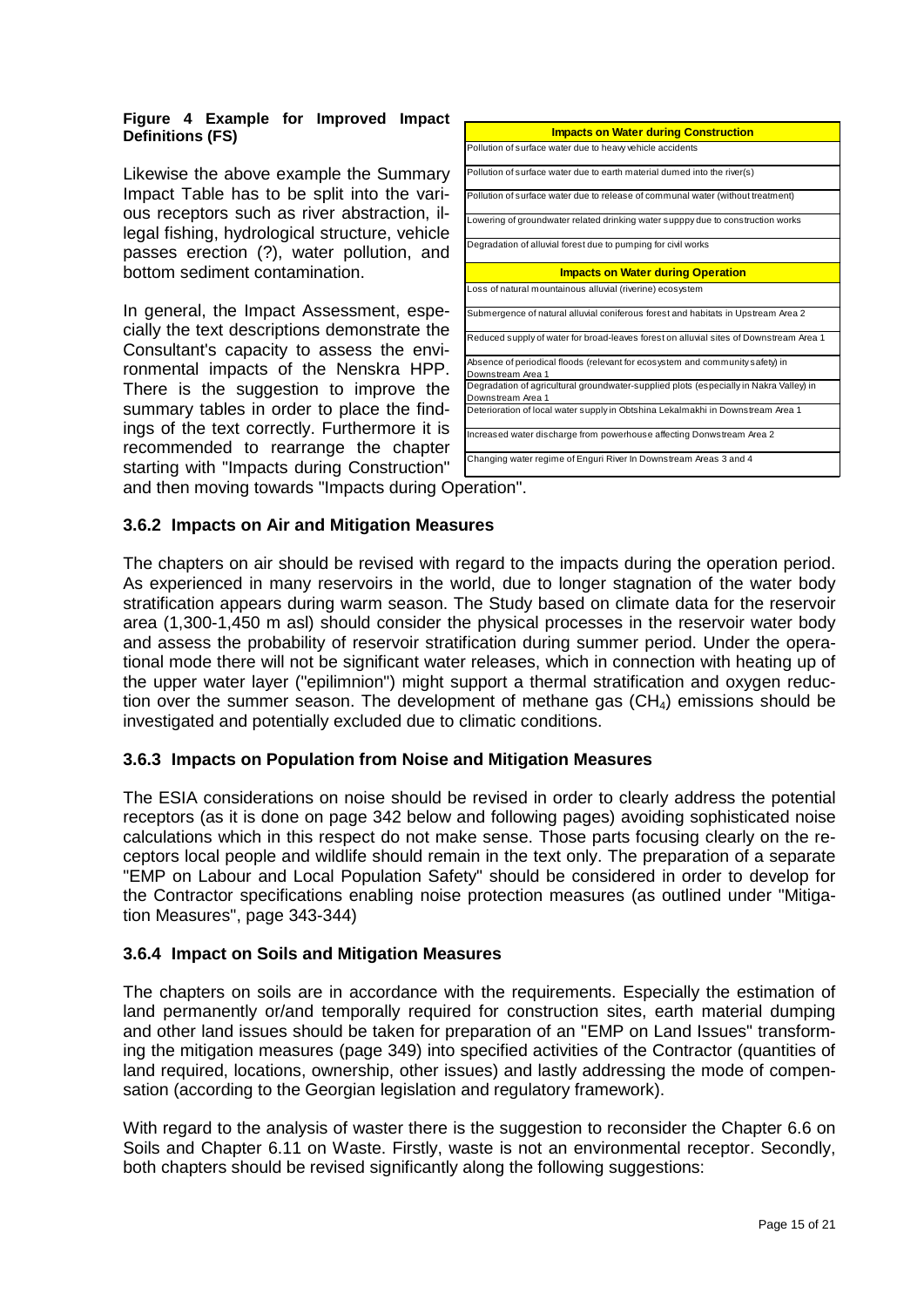- o Large parts (especially page 385) should be addressed under "Project Description" (4.6.11)
- o Systematic description of related subjects such as
	- Quarry/ies
	- $\triangleright$  Earth material storage
	- $\triangleright$  Labourer camp(s) and other construction-related sites
	- $\triangleright$  Waste disposal sites.

The chapters on waste water in the Project Description could be taken as example. The Impact Assessment of waste and other issues then should be considered in each of the main receptors during Construction Stage mainly.

## <span id="page-15-0"></span>**3.6.5 Impacts on Surface Geology and Morphology and Mitigation Measures**

In contradiction to the long description of deep geology and geophysics issue (overweighing the Baseline Investigations Chapter on Geology and Geophysics) the Chapter "Risk of Dangerous Geodynamic Process Development" does fulfil the requirements for the Impact Assessment. The main natural geological hazards namely landslides, gully activation and erosion, mudflows and avalanches are sufficiently addressed.

The Consultant is requested to reconsider the assessment in Table 6.7.4.1 on mudflows, where the residual impact is only evaluated as "medium, in case of mitigation measures low"?



**Photograph 1 Mudflow Zone in upper Nakra Valley**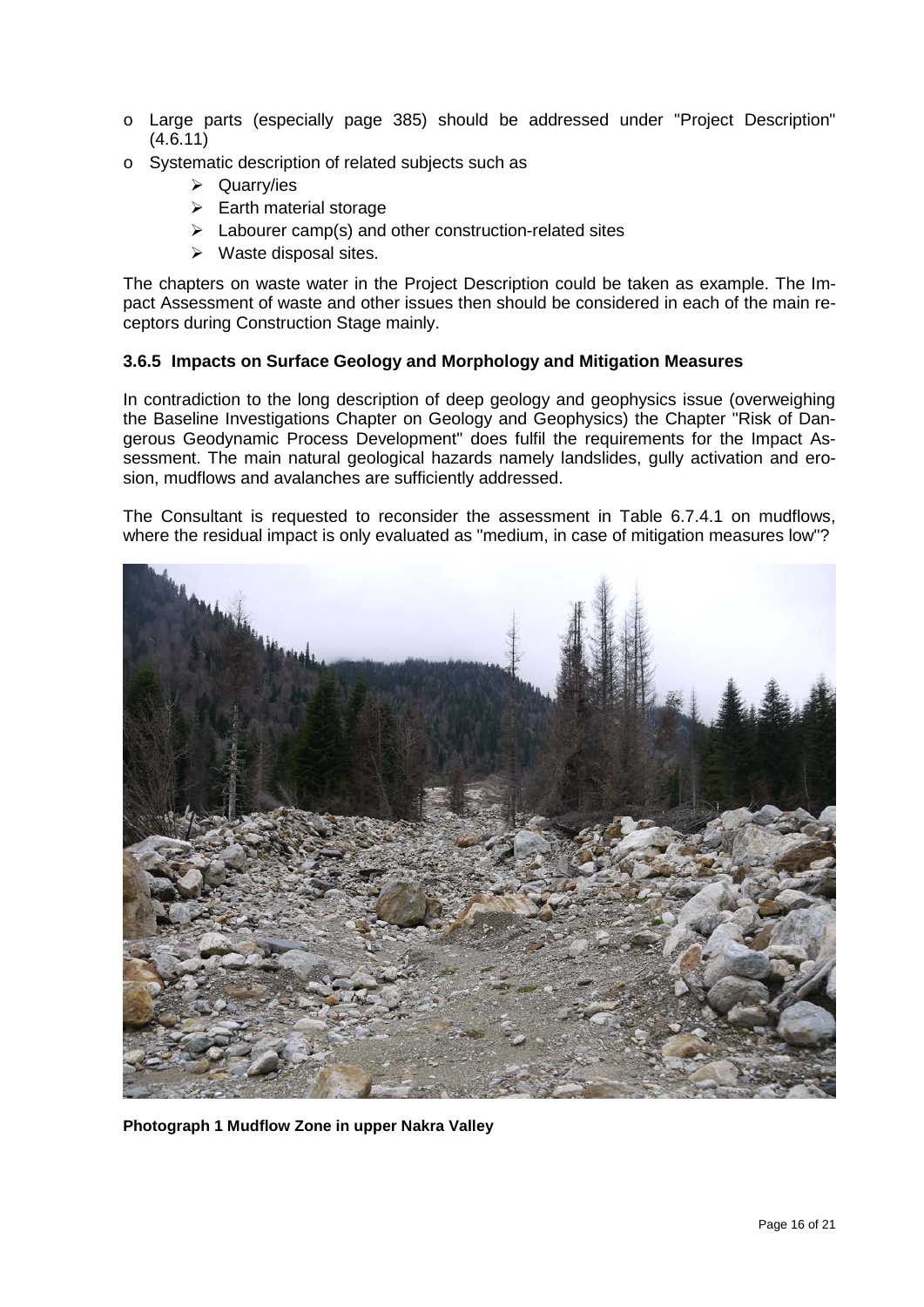Photograph 1 shows one of the four mudflow zones illustrating the enormous power and rocks masses making mitigation measures quite difficult or even impossible. Furthermore, there is the question why mudflows in the Nenskra valley were not considered to be relevant?

#### <span id="page-16-0"></span>**3.6.6 Impact Assessment on Surface Water and Mitigation Measures**

The Chapter 6.8 "Impact on Aquatic Environment" should be renamed in order to make clear that fish subjects are not considered in this part of the Study. After impacts on surface water (mainly due to construction-related measures polluting the river water) the central impacts of the entire ESIA on the change of the river water regime Nenskra and Nakra are referred.



First time in the ESIA Study on the hydropower project on page 359 the operational mode and the issues of the environmental flow are clearly presented! Necessarily, the main operational features have to be listed and described under "Project Description" (see Chapter 3.3.3 of the Review).

**Diagram 2 Nenskra Hydrological Flow (blue) and Expected Release from HPP (in m³/s), extrapolated by FS using Enguri 3 monthly flow data** 

In addition, it has to be stated again that the ESIA Study also "hides" the description in numbers and diagram of the present hydrological flow of the two rivers! There is the urgent need to revise the Study addressing the hydrological regime (daily flow data per seasons, maximum, minimum, see baseline Investigations, see Chapter 3.5.3 of this Review) and the proposed changes of the water regime due to the preferred operational mode.

However, even the Chapter 6.8.2.2 "Operational Phase" does not address the extreme increase of water flow during winter months. In order to understand the resource and the main impacts for the release from the powerhouse in the Nenskra stream the Reviewer himself calculated the monthly dynamics of flow (extrapolating the monthly flow data from Enguri 3 Pro-



ject, Gamma 2012) based upon the average of 30.4 m<sup>3</sup>/s for Nenskra and 11.7 m³/s for Nakra (see **[Diagram 3](#page-16-1)**).

#### <span id="page-16-1"></span>**Diagram 3 Monthly Flow of Nenskra River in m³ (extrapolation FS)**

Under the condition that Nenskra HPP will generate electricity (using also the Nakra diversion amount) as stipulated the total annual flow is 629 million m<sup>3</sup>, whereas the reservoir storage is 182 million m<sup>3</sup>. That means, taking into account the infor-

mation about the winter operation mode only the flows during summer months August, September, October in average are sufficient for filling the reservoir  $(202 \text{ million m}^3)$ .

The most important concern however is the substantial higher release situation during winter:

o Presently, Nenskra flow during the three winter months in average is ranging between 9,700 and  $12,500$  m<sup>3</sup>.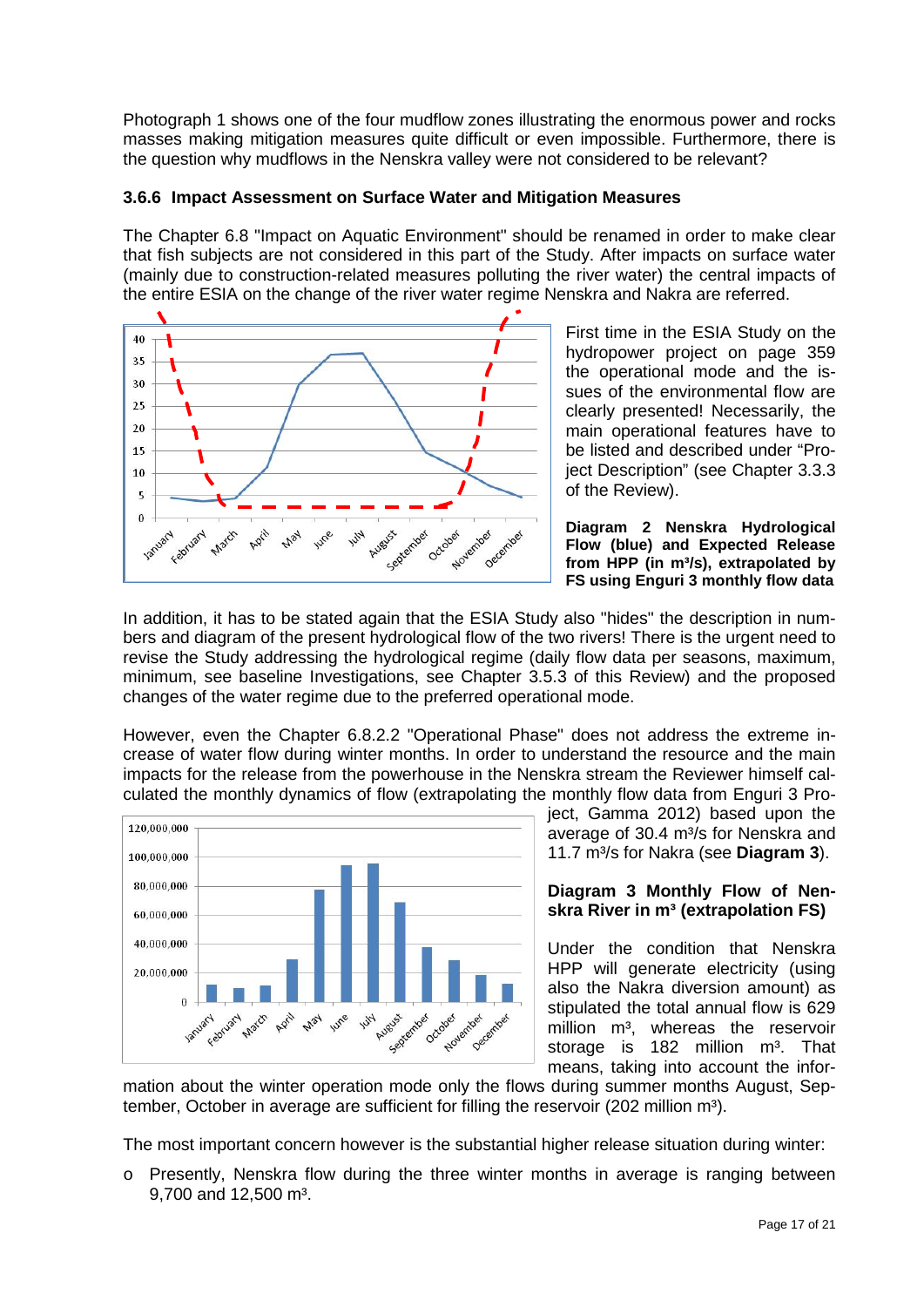$\circ$  In future at least 60.000 m<sup>3</sup> water would be released in each month (182 million m<sup>3</sup> divided by three).

This issue of extreme releases of water during winter months November-February has not been addressed in the Study and requires not only explanation, but significant assessment and mitigation measures including a specific EMP on protection of the Lekalmakhi Obtshina against these winter floods under frost conditions.

The Study in the Chapter "Operational Phase" almost only focuses on the flow conditions in the Nenskra river channel below the dam. However, there is the demand to assess the potential future hydrological conditions severely negatively affecting erosion and sedimentation, aquatic live especially trout, alluvial forest preservation, damaging houses and infrastructure and others. Some of these issues are analysed in the Study, however would require deeper assessment and mitigation measures (including EMP).

Subsequently the Study addressed the Environmental Flow. Long and confusing explanations justify lastly the 2.5 for Nenskra respectively 1.5m<sup>3</sup>/s for Nakra River environmental flow. Basis for the calculation is the 15% average flow of 95 % river provision. The Consultant justifies the low environmental flow data with the so-called "Swiss methodology" (see page 362 below). Even if the proposed ratio is slightly higher, the decision should take into account the related season/months significantly changed and the character and demand of water users. The quasi natural alluvial forest for example in the downstream of the dam section most likely would significantly suffer when in hot summer season the natural floods do not occur and in addition the groundwater table substantially would be lowered.

This solely quantitative approach is outdated as stated in the USAID Report: "Environmental flows are still calculated based on the outdated Soviet approach of a flat minimum environmental flow, currently 10 % of mean annual flow, not taking seasonal variation in flow and dependencies of aquatic ecosystem into account" (Reducing Transboundary Degradation in the Kura-Ara(k)s River Basin, 2013, p 184).

The Reviewer does not apply this approach and suggest using the lowest daily flow data during the relevant month/season of the respective stream/river during the past observation period in order to meet the requirements of water users including habitats, wildlife (amphibian, mammals, water fowl), population with water supply etc.

## <span id="page-17-0"></span>**3.6.7 Impact on Biological Environment and Mitigation Measures**

In general, the vegetation related issues are well-prepared including impact area focused baseline research of main habitats and their investigation plots. Methodological issues should be excluded because they were already addressed in Chapter 5 Baseline Investigations on Flora.

However, there is the subject of permanent loss of highly valuable forest habitats (investigated in detail in the Baseline Chapter) due to inundation of the reservoir area, which is missing under impact assessment during operational phase (p 376). The assessment should address

- o main habitats types lost
- o area of each habitat type
- o nature conservation assessment related to critical habitats, Red Data Book plant and animals species.

Relevant explanations on wildlife are made (pages 372-376), however also focusing mainly on the construction phase impacts. Potential negative impacts during operation phase are excluded. The Reviewer suggests reconsidering this statement observing following issues:

o large mammals: reservoir as barrier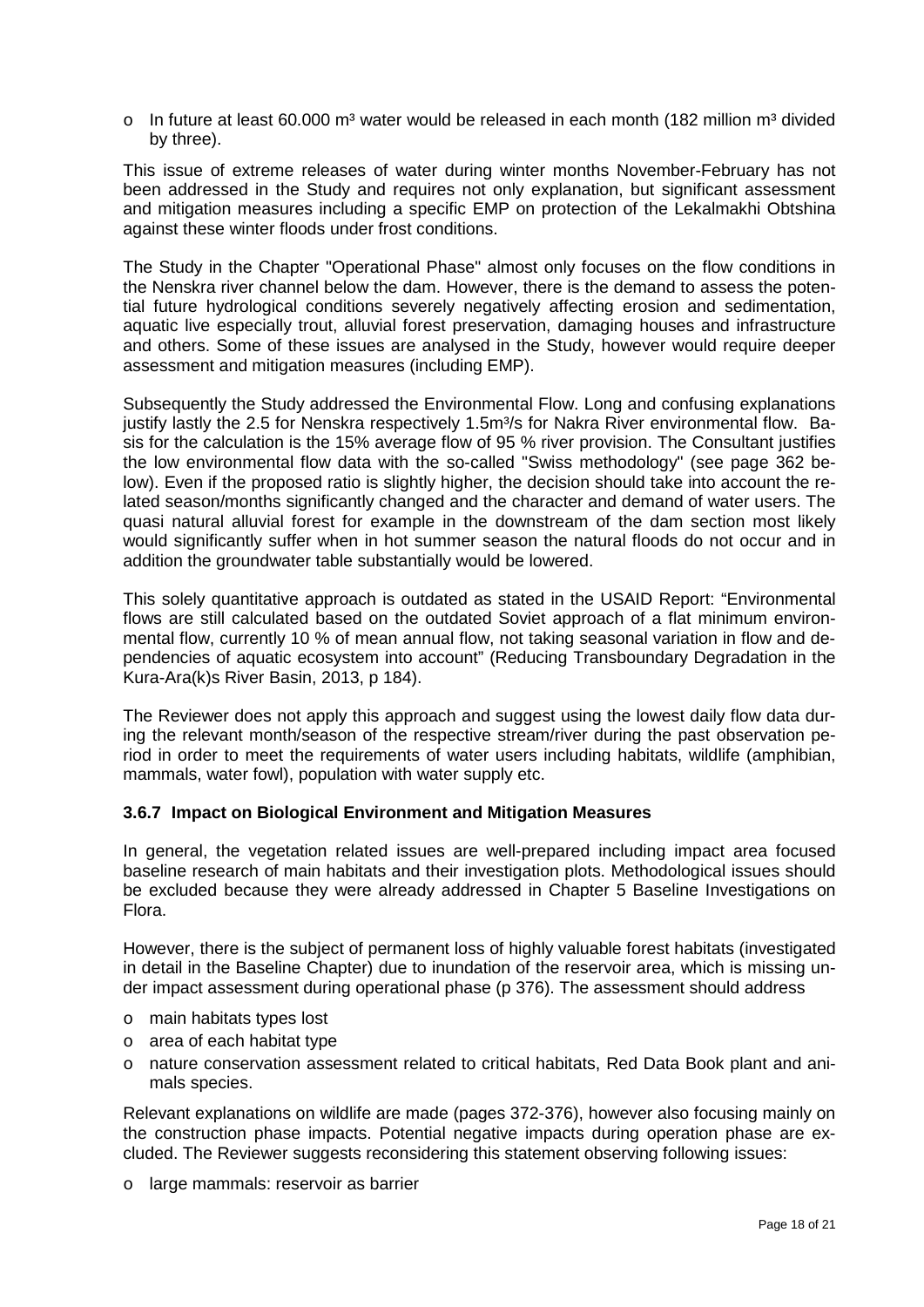- o otter and its population: habitat damage in downstream Nenskra and Nakra river section
- o reptiles and amphibians: habitat damage in downstream Nenskra and Nakra river section.

The assessment of impacts on Fish Fauna is in good shape as well except the question whether the flow change after starting operation will only "...cause quantitative reduction of stream trout population..." (Page 378). Under the condition that the spawning areas are damaged or not accessible for the trout there is the risk that the entire endemic species ("red trout", in accordance to verbal information during the site visit) would be lost totally. This important item has to be reconsidered.

#### <span id="page-18-0"></span>**3.6.8 Impacts on Socio-Economic Issues and Mitigation Measures**

The assessment of impacts on the socio-economic environment and related mitigation measures requires significant changes along the following issues.

Firstly, it is suggested to distinguish clearly between Local Population and Labourers. Despite the situation that no one house directly would be affected (damaged or deteriorated) one of the most important receptors is the local population. Lastly they are lastly suffering negative impacts also after completion of the construction works.

Secondly, that has been underlined already in the Baseline Investigation Chapter, required is a detailed assessment of impacts on local population in each of the potentially affected settlements in the two Obtshina Nenskra and Nakra. Visible is a significant poverty and actual migration in both valleys. The necessary assessment of impacts during construction and operation on various socio-economic issues such as occupation, migration, house and living quality, traffic in the narrow valley and related accidents, community cohesion requires precise knowledge (which so far the Study does not provide).

Another issue requiring the above data is the obligation of the investor to improve the livelihood in the settlements. This might include measures to support infrastructure (bridges), education, health care and others. This is in line with the international guideline of "Benefit Sharing".

Lastly, the past and perhaps ongoing discussions in the communities of Enguri River and related Nenskra and Nakra Valleys should be conveyed. At the day of the site visit a meeting of local people (potentially affected by the powerhouse constructions) happened. Another reason to have profound information on these political conditions and discussions is the need to prepare and successfully conduct the public hearing. Notions on "discontent on property rights" (as addressed on page 394) are discussed under "Land Ownership and Use". However, in many hydropower projects the perception of the local population is negative not only because of ownership and compensation issues. Quite often there are deep political questions, and concerns.

#### <span id="page-18-1"></span>**3.6.9 Impacts on Global and Regional Climate including Cumulative Impacts**

The Study considers potential changes of the regional and global climate taking into account cumulative impacts from the point of view of the three cascade projects, namely Jvari HPP (since 1978 operating), Khudoni HPP (during 1980s started, later collapsed) and Nenskra HPP. The Study should shorten the long climatic considerations, partially to be shifted to baseline Chapter, some of the long modelling calculations are not be deleted.

#### <span id="page-18-2"></span>**3.6.10 Cumulative Impacts**

The Study on pages 424-427 also observed the potential impacts when the various hydropower projects would be established cumulatively. The valuable assessment considering po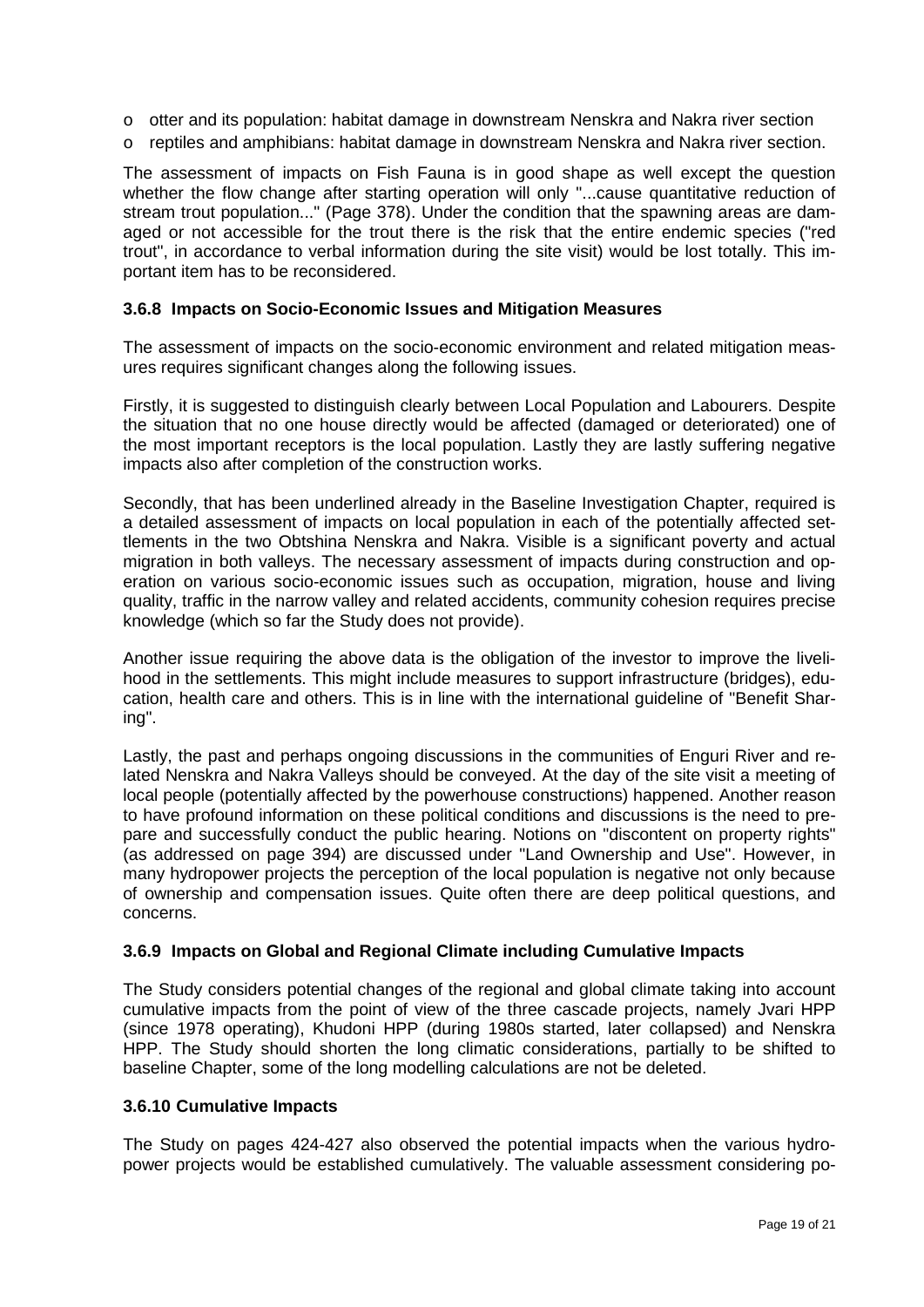tential impacts on noise, emissions, biodiversity, water quality, socio-economy (during construction) and hydrological regime, sedimentation, water quality, fish, climate should include

- o Enguri 3 (Gamma Prefeasibility Study, 2014, USAID)
- o Construction (under condition that all or several projects are implemented simultaneously)
- o Other projects such as road construction, development of tourism (in the Study assessed as not relevant).

#### <span id="page-19-0"></span>**4 EMP**

Required for any ESIA is the preparation of Environmental Management Plans (EMP), which aim at the detailed description of obligations, measures and activities for implementing compensation and implementation. This document is the basic basis for the tender procedure on the Contractor for the construction. The issues addressed are the guideline for the Contractor and the Checklist for the Monitoring Agency.

The Study does not provide information about the EMP approach. The Reviewer does not know the Terms of Reference for the ESIA whether this task was included in the Gamm obligations.

Almost at the very end considers briefly the need to prepare an Environmental and Social Management Plans (EMP). It is recommended at least to prepare following EMP's:

- o **A) Nenskra Alluvial Forest and Habitat Preservation Plan** addressing especially
	- $\triangleright$  Upstream area of submerged reservoir bottom with natural coniferous/mixed forest (measures to substitute/replace an area in another valley of Semo Svaneti)
	- $\triangleright$  Preservation of downstream area with broad-leave alluvial forest
- o **B) Livelihood Development Plan of Nenskra Obtshina**
- o **C) Labour Safety Plan (during construction)**
- <span id="page-19-1"></span>**5 Review Conclusions**

#### <span id="page-19-2"></span>**5.1 Overall Statement and Questions of the Reviewer**

The ESIA Study has significant strengths enabling to prepare a sound environmental assessment satisfying the permitting requirements of the Ministry of Environment and Natural Resources of Georgia. Most of the assessments established in the Study are agreed by the Reviewer. The main purpose for the many suggestions was to comply with international requirements on ESIA and to improve the results of the Study. However, with other words, despite the various suggestions and hints for improvement there are no substantial objections against the overall assessments of the Consultant.

What remains at the Reviewer are concerns on the applied weighting? One has to consider that some impacts were assessed as "high" partially changing totally the present environmental character and status such as

- o loss of biodiversity in the upstream Nenskra valley
- o change of hydrological regime of both rivers
- o deterioration and/or damage of endemic fish stocks.

Therefore, all responsible stakeholders including the Ministry of Environment and Natural Resources, the Consultant, and the Reviewer are required to answer questions like this:

- $\circ$  Should the Nakra valley be degraded only because of 10 m<sup>3</sup>/s inflow to Nenskra HPP?
- $\circ$  Could not be identified more suitable vallevs where the losses are not so high?
- o Would not be other energy options available for replacing the overall Nenskra Project or Nakra at least?